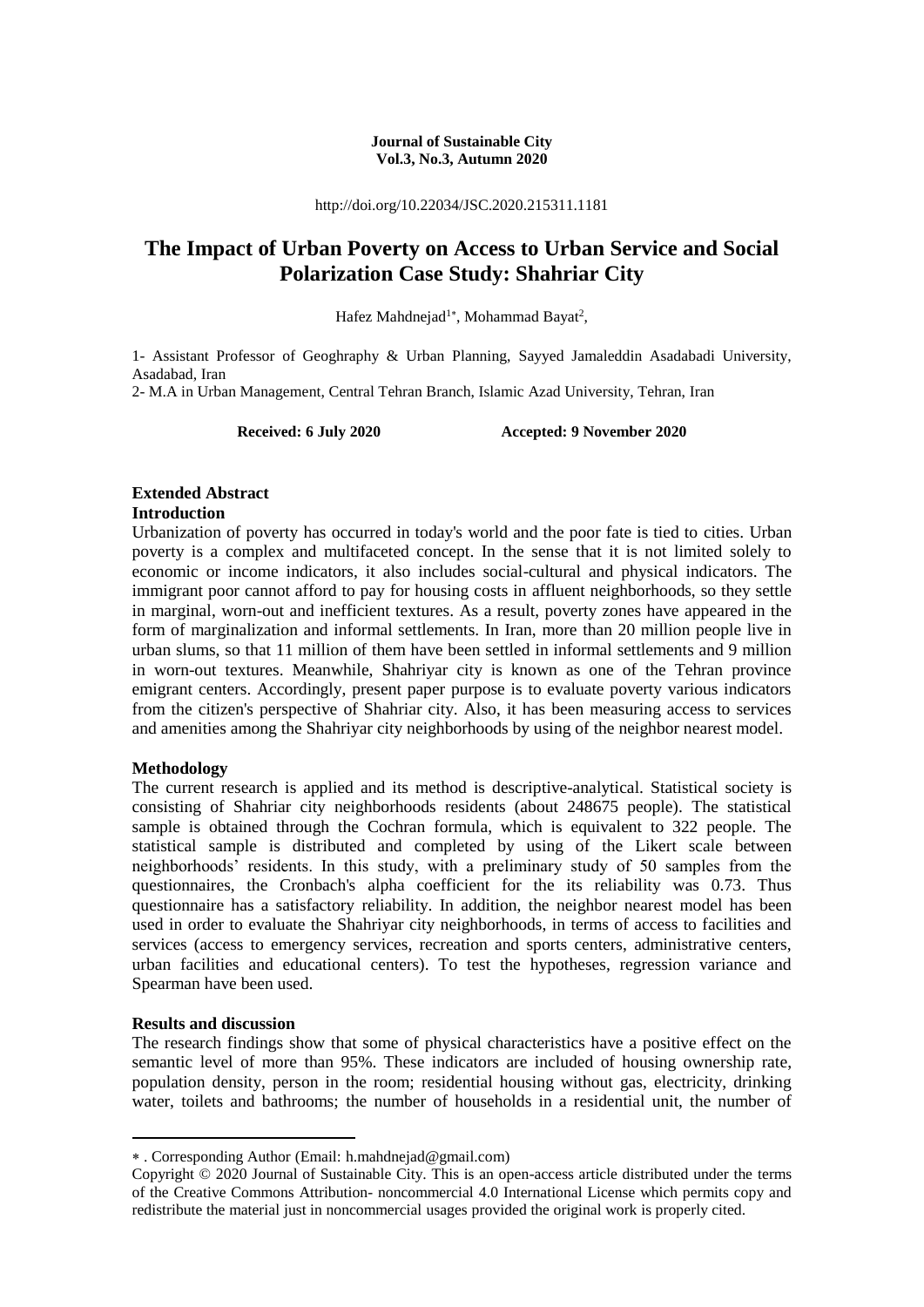people in a residential unit and the type of building skeleton, the lifespan of the building, the area of the residential unit. A number of economic and social indicators have gained a positive impact on the significance level of more than 95%. These indicators are included of aging, the number of people with disabilities, fertility rates, infant mortality rates, illiteracy rates, higher education rates. People have stated that in the event of an income increase, 12% consider education as a priority, %40 has been taken into account their environment physical condition improvement, about %11 have placed car purchases in the first place, approximately %27 consider switching to other neighborhoods and %11 have considered other criteria for their cost priorities. The results have confirmed that the accumulation of poverty in worn-out textures and informal settlements and unbalanced distribution of facilities and services in the city of Shahriyar. According to the results of the neighbor nearest mean model, Z score for access to emergency services, office centers, urban facilities and educational centers is equal to -4.76, - 6.5, -4.83, and -7.3. Therefore, spatial distribution of these services in the Shahriyar city is cluster at %95 level. Meanwhile, Z score for recreation and sports centers access is -0.28, so the spatial distribution of these services in the Shahriyar city level have distributed randomly.

## **Conclusions**

Poverty has been concentrated in the worn-out textures and informal settlements of Shahriar city. The poor neighborhoods of Shahriar city include of North and South Boradabad, Mohammadiyeh, Kershad, Farhang, Taleghani, Kohnese, Sink", while its worn-out texture adapts to the neighborhoods of North and South Boradabad, Kohnz, Kareed and Farhang. The results of research have confirmed that the urban services clustering and the social and spatial exclusion emergence. This situation has led to a kind of spatial mismatch in Shahriyar city. In fact, the social capital of the Shahriyar city impoverished areas has been decayed due to physical, natural, financial, social, symbolic, human and managerial causes. Accordingly, the main suggestions of this research are as follow:

- $\triangle$  Prioritizing the public transportation expansion, especially in the city marginal sectors;
- $\cdot \cdot$  Implementing the green belt to control the city disorganized development and use of infill spaces such as abandoned, worn-out and empty land;
- $\div$  The development of basic services such as libraries, clinics, green spaces, schools and cultural facilities in poor areas or slum;
- Residents economic empowerment through local loan and savings fund creation, job skills training, supporting small and medium-sized manufacturing workshops and exploiting home-based businesses capacity (especially women);
- Determination of residential unit's documents status and increase the sense of belonging to the place among the residents
- $\div$  Creating centers for crisis management, especially against earthquakes and local forces training.

**Keywords:** Urban poverty, Socio-Economic Indicators, Service access, Zone Poverty, Shahriar City.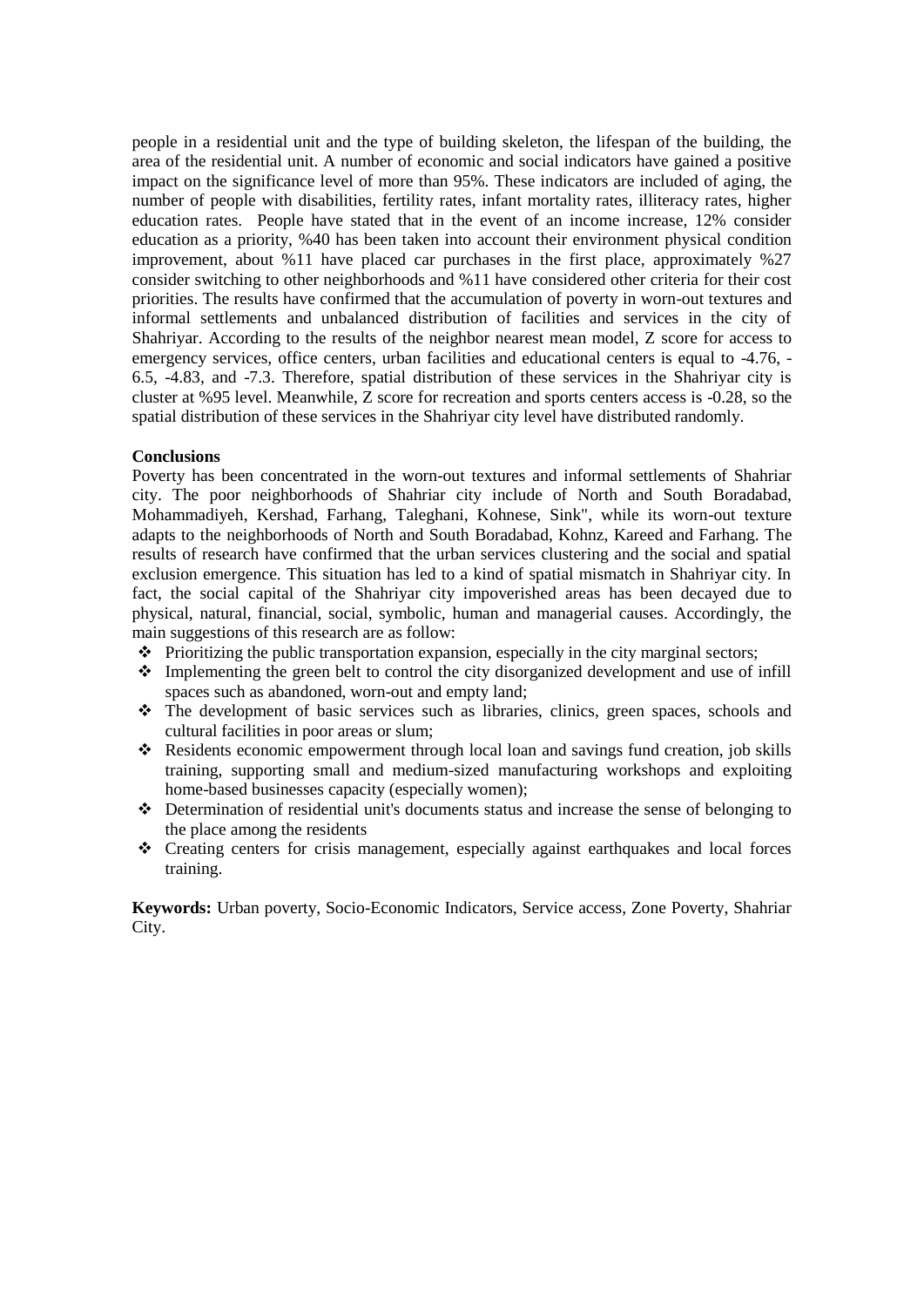**فصلنامه شهر پایدار، دورۀ ،3 شمارۀ ،3 پاییز 1399 صص. 51-66** http://doi.org/10.22034/JSC.2020.215311.1181

# **تأثیر فقر شهری بر دسترسی به خدمات شهری مطالعه موردی: شهر شهریار**

**-** استادیار جغرافیا و برنامهریزی شهری، دانشگاه سید جمالالدین اسدآبادی، اسدآباد، ایران <sup>1</sup> **حافظ مهدنژاد محمد بیات –** کارشناسی ارشد مدیریت شهری، واحد تهران مرکزی، دانشگاه آزاد اسالمی، تهران، ایران

**تاریخ دریافت: 1399/04/16 تاریخ پذیرش: 1399/08/19**

## **چکیده**

شهری شدن فقر پدیدهای است که شهرهای معاصر را به سمت نابرابری سوق داده است. در این میان شـاخص- های اجتماعی، اقتصادی و کالبدی بر شکلگیری گسترههای فقر شهری تأثیر میگذارند. بر همین اسـاس هـدف مقاله حاضر ارزیابی شاخصهای مختلف فقر در میان شهروندان شهر شهریار و تأثیر آن بر دسترسی بـه خـدمات شهری و قطبش اجتماعی است. پژوهش حاضر از نوع کاربردی است که دادههای آن با استفاده از پرسـشنامـه و دادههای ثانویه طرحهای توسعه شهری گردآوری شده است. جامعه آماری شامل ساکنان شهر شهریار است که با استفاده از فرمول کوکران و روش تصادفی، تعداد 322 نفر میباشد. برای تحلیـل دادههـا از واریـانس رگرسـیون، آزمون اسپیرمن و شاخص نزدیکترین همسایه استفاده شده است. یافتههای پژوهش نشان مـیدهـد کـه از بـین شاخصهای کالبدی، میزان مالکیت مسکن، تراکم جمعیت، نفر در اتاق؛ نسبت واحد مسکونی فاقد گاز، بـرق، آب آشامیدنی، توالت و حمام؛ تعداد خانوار در واحد مسکونی، تعداد نفر در واحد مسکونی و نوع اسکلت بنـا، عمـر بنـا، مساحت واحد مسکونی از ضریب تأثیر مثبتی درسطح معناداری بیش از %95 برخوردار هستند. از میـان شـاخص- های اقتصادی-اجتماعی نیز میزان درآمد خانوار، میزان بار تکفل، نسبت اجاره نشینی، نرخ بیکاری، دسترسی بـه کامپیوتر، نرخ مالکیت اتومبیل، بعد خانوار، میزان سالخوردگی، تعداد معلوالن، نـرخ بـاروری، میـزان مـرگ و میـر کودکان، نرخ بی سوادی، نرخ تحصیالت عالی ضریب تأثیر مثبتی درسطح معنیداری بیش از %95 را نشان مـی- دهند. نمره Z حاصل از میانگین نزدیکترین همسایه برای دسترسی به خدمات اضطراری، مراکز اداری، تأسیسات شهری و مراکز آموزشی به ترتیب برابر با ۰۴/۷۶-، ۶/۵ ۴/۸۳ و ۷/۳- است. از این رو توزیع توزیـع فضـایی ایـن خدمات در سطح شهر شهریار خوشهای مـی باشـد. نتـایج بیـانگر تجمـع فقـر در کـانونهـای سـوم )شـهریار( و چهارم(امیریه یا بردآباد) شهر شهریار است که بافتهای فرسوده و سکونتگاههای غیررسمی بخشهای بزرگـی از این پهنهها را تشکیل داده است.

**واژگان کلیدی:** فقر، بافت فرسوده، سکونتگاه غیررسمی، ناهمخوانی فضایی، شهر شهریار.

**.**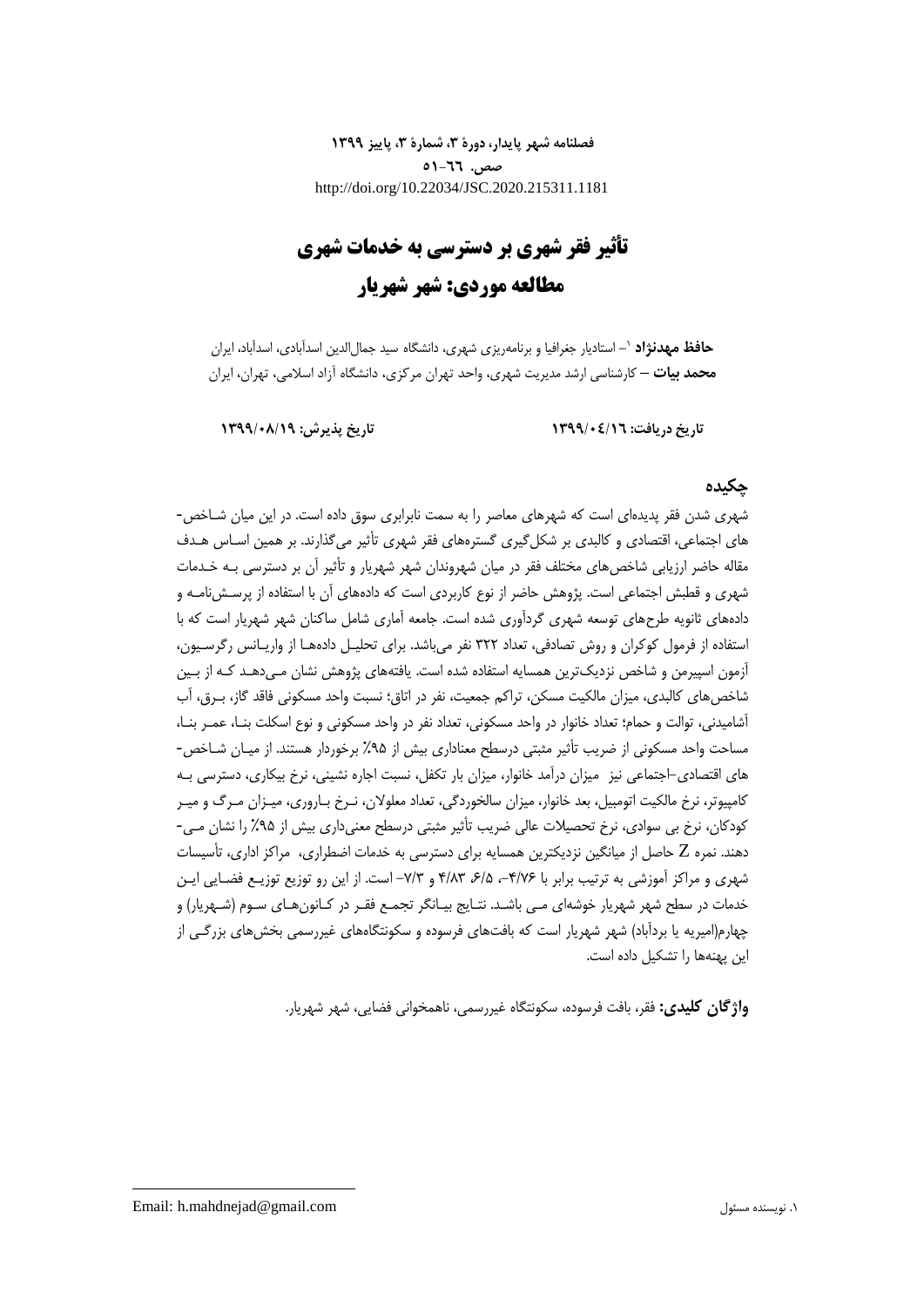#### **مقدمه**

1 باور عمومی بر این است که فقر در جهان درحال توسعه بهسرعت شهری شده است. جـرارد پیـل روزنامـه نگـار و ناشـر مشهور )1996( اظهار داشته است روزگاری فقرای شهری عمدتا در مناطق روستایی زندگی میکنند اما در جهـان مـدرن،  $^{\rm v}$ سرنوشت آنها با شهرها گره خورده است (Ravallion et al,2007:2). مرکز اسـکان بشـر (۲۰۰۳) و کیـزی و کیـزی $^{\rm v}$ (۲۰۰۷) به ترتیب از آن بـه عنـوان شهرنشـینی در چهـره فقـر ّو شهرنشـینی تحـت فقـر ٔتعبیـر کـردهانـد (-Awinia ,2013:6Mushi). درك فقر شهری با کمبود منابع مادی آغاز شده و به پدیدهای چندبعدی و پیچیـده گسـترانده شـده است. به طور عادی فقر به عنوان نبود موارد موردنیاز برای رفاه مادی بخصوص غذا، سرپناه، پوشاك، آب پـاکیزه و سـایر داراییها تعریف شده است ),2014:7Joshi). به سخن بهتر به ناتوانی خانوار در فراهم ساختن معیشت کافی و راهبـری یک زندگی اجتماعی و اقتصادی شایسته اطالق میشود ),2013:20Moges). افزون بر تعاریف مصرفمبنـا و درآمـد- مبنا، فقدان زیرساختهای اساسی از قبیل جادهها، حملءنقل، امکانات و تسهیلات بهداشتی، زیرساختهـای آب، بـرق و گــاز و همینطــور فقــدان صــدا، قــدرت و اســتقالل بــه عنــوان عوامــل تاثیرگــذار بــر رفــاه افــراد مطــرح شــدهانــد (Tolossa,2010:3). از طرف دیگر، شهرنشینی روزافزون باعث شهری شدن فقر شده است. چنان چه به طور متوسـط خط فقر شهری، ۳۰٪ بالاتر از خط فقر روستایی است. سهم فقرایی که با درآمد روزانه یک دلار در مناطق شهری زندگی می کنند، در فاصله سال های 1993-2000 از %19 به %25 رسیده است؛ در حالی که سهم جمعیـت شـهری بـه عنـوان یک کل از %38 به %42 رسیده است. بنا بر برآورد های موجود از یک میلیارد نفر افراد فقیر بیش از 750 میلیون نفرشـان در مناطق شهری سکونت دارند که از داشتن سرپناه مناسب و دریافت خدمات پایه محروم هسـتند، حـدود %37 جمعیـت شهری کشورهای در حال توسعه در بخش غیررسمی شاغل و یک چهارم خانوادهها در فقر به سـر مـیبرنـد )مهـدنژاد و پرهیز،۱۳۹۶). در چنین شرایطی، شهرها در کشورهای درحال توسعه به مکان تمرکز فقر تبدیل شـده و بـه مـرور بخـش زیادی از آنها به حاشیۀ کالنشهرها رانده میشوند )عباسی لیوسی و همکـاران90:1397،(. در نتیجـه، در ایجـاد مسـکن، اشتغال، آموزش و بهداشت، وضعیت ناگواری را بر شهر اصلی تحمیل میکنند (ملـک افضـلی و همکـاران،۱۳۹۷،(۸۵:۱۸۹۲). در ایران نیز بر اساس آمارهای وزارت راه و شهرسازی بیش از 20 میلیون نفر در سکونتگاه های فقیرنشـین شـهری زنـدگی می کنند که 11 میلیون نفر از آنها در سکونتگاههای غیررسمی و 9 میلیون نفر در بافتهای فرسـوده اسـکان گزیـدهانـد. بیشترین مناطق فقیرنشین شهری در استان تهران وجود دارد که به صورت یک هالل U شکل پیرامون کالنشهر تهران از کرج تا ورامین استمرار یافته استت. افـزون بـر ایـن، تمرکـز بـیش از %20 جمعیـت کشـور در %1 وسـعت جغرافیـایی کشور(استان تهران) موجب شکل گیری مناطق حاشیهنشین فراوانی شده است. در ایـن میـان شـهر شـهریار بـه خـاطر نزدیکی به کالنشهرهای تهران و کرج به یکی از نقاط اسکان فقرا تبدیل شده است )مهـدنژاد و پرهیـز1396،(. جمعیـت شهر شهریار طی دهه 45-55 نزدیک به دو برابر و طی سه دهه بعد هر کدام بیش از دو برابر شده است. به ایـن ترتیـب جمعیت این شهر طی چهل سال بیش از ۲۶ برابر شده است که گویای افزایش جمعیت شهر با متوسط نرخ رشـد سـالانه بیش از %8/5 میباشد. از آنجایی که فقرا توان پرداخت هزینههای مسکن در محلههای برخوردار شهر شـهریار را ندارنـد. بنابراین به سمت اسکان در مناطق حاشیهای و بافتهای فرسوده و ناکارآمد این شهر میروند. در نتیجه پهنههای فقر در قالب حاشیهنشینی و اسکان غیررسمی در شهر شهریار رخساره نموده است. استفاده از تحلیلهای مکانی و تعیـین پهنـه- های فقر با استفاده از سامانه اطالعات جغرافیایی روش مناسبی برای شناخت و ساماندهی آنها به شـمار مـیرود. در ایـن رابطه پژوهش،های زیادی صورت گرفته است. گوستافسون و سای $(7\mathord{\cdot} r\mathord{\cdot} r)$  به رشد فقر نسـبی درآمـدی طـی سـال۱صای 2013-1988 پرداخته است. رشد درآمد در بخشهای میانی توزیع درآمد نسبت به بخشهای پایینتر، سریعتر بود. خطر

1

3 . Urbanization in the face of poverty

<sup>1.</sup> Gerard Piel

<sup>2.</sup> Kyessi & Kyessi

<sup>4.</sup> Urbanization under poverty

<sup>5.</sup> Gustafsson & Sai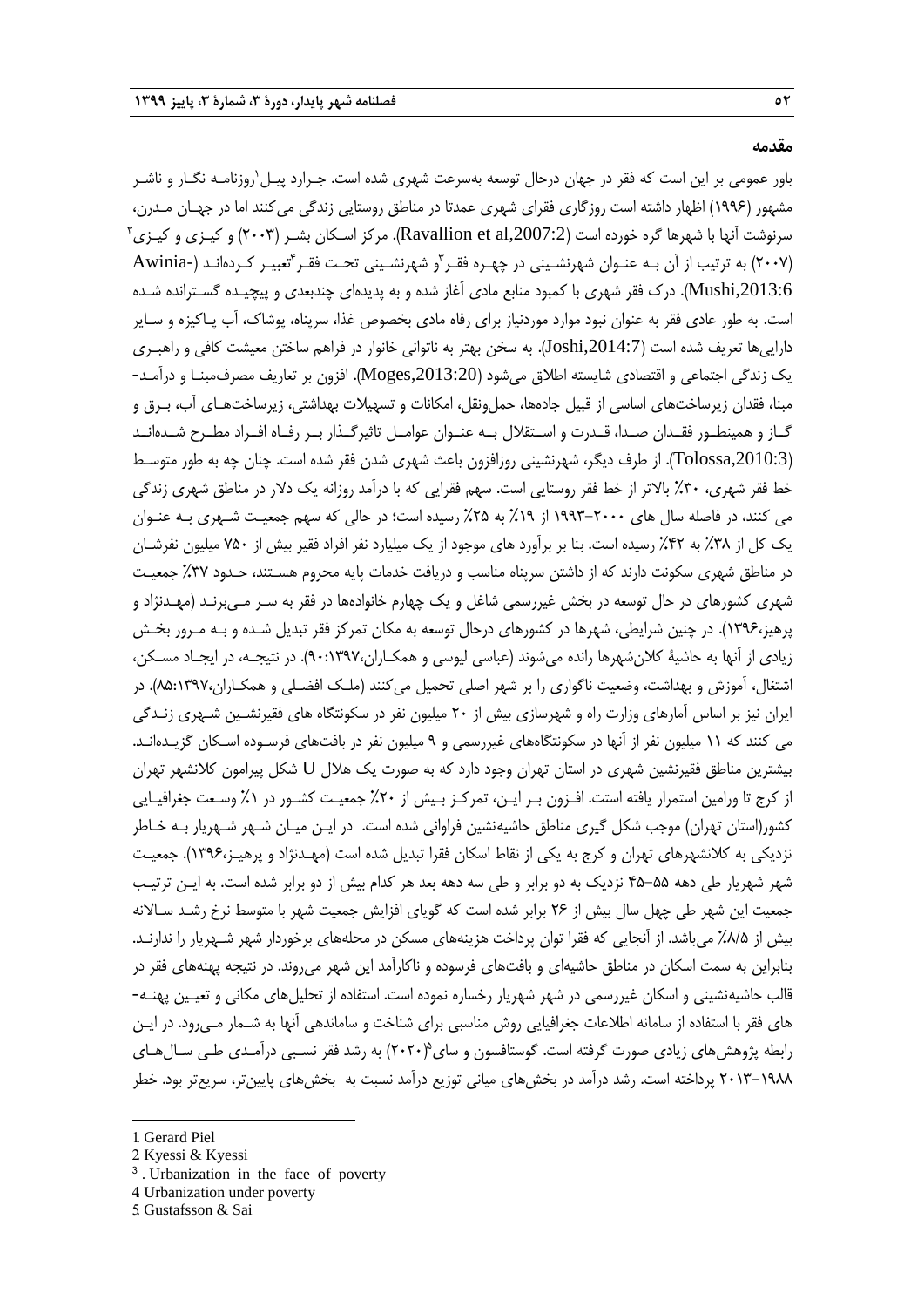فقر نسبی در شهرهای چین در هر دو سال مورد مطالعه با نبود کار در بین اعضـای بزرگسـال خـانواده، تحصـیالت کـم سرپرست خانوار، زندگی در یک شهر کم درآمد، تعداد فرزندان و پیر شدن و دریافت نکردن رابطـۀ مثبتـی داشـته اسـت. نتایج پژوهش زو و همکاران (۲۰۱۹) در خصوص ارزیابی سیاستهای فقر در چین، نشاندهندهٔ آن اسـت کـه بـا توسـعه سریع اقتصادی، جمعیت فقیر روستایی چین از 250 میلیون در سال 1978 به 70/17 میلیون در سال 2014 کاهش یافتـه است. با وجود این، توانمندسازی افراد فقیر برای به اشتراك گذاشتن دستاوردهای رشد اقتصادی شتابان، کلید حل مسـئلۀ فقر است و با سیاستهای اقتصادی مبتنی بر اقتصاد آزاد نمیتوان این 70 میلیون را از فقر نجات داد. نتایج پژوهش ماهر حسن و مهابیر (۲۰۱۸) در خصوص محله های فقیرنشین بیانگر آن است که از لحاظ توزیع جغرافیایی، بیشـترین محلـه های فقیرنشین شهری جهان در آفریقای زیرصحرا (۵۵/۲ ٪) وجود دارد و پس از آن آسیای جنـوبی (۳۰/۶ ٪) و آسـیای شرقی و اقیانوس آرام)25/8 %( قرار دارد. در سطح کشور، تمام یازده کشور برتر با بیشترین جمعیت فقیرنشین شـهری در آفریقا واقع شدهاند و سودان جنوبی (۹۵/۶ ٪)، جمهوری آفریقای مرکزی (۹۳/۳ ٪) و سودان (۹۱/۶ ٪) بیشترین جمعیت را دارند. نتایج پژوهش ماکلینگ و دبورما (۲۰۱۸) در خصوص شرایط محلههای فقیرنشـین شـهری و کیفیـت زنـدگی در هند نشانگر آن است که فقر و محلههای فقیرنشین دو روی یک سکه هستند و شـدت مشـکل محلـههـای فقیرنشـین، بازتاب سطح توسعه ایستا و نابرابری گسترده در درآمد و ثروت شهروندان است. اقتصاد هند در چند سال گذشته بـه طـور متوس 8 % رشد کرده است، اما هنوز یک چهارم از جمعیت 1/1 میلیاردی آن با کمتر از یک دالر در روز زنـدگی مـی- کنند. نتایج پورترکارونی و شارع پور )1399( در خصوص فراتحلیل فقر شـهری در ایـران، بیـانگر آن اسـت کـه از منظـر روششناسی، بیشتر از دریچه آمار و اعداد، نقشه و جدول بررسی شده و چندان جـایی بـرای صـداها، روایتهـا، تجـارب زیسته و بازنمایی فرایند فقر توسط فقرای شهری وجود ندارد. همچنین تحقیقات کمتری در استانهای با نرخ فقر شهری باالی صورت گرفته و کمبود تحقیقات فقرپژوهی در میان کودکان، زنان، معلولین و گروههای قومی کامال مشهود اسـت. نتایج پژوهش اصغرپور و همکاران )1397( در خصوص تحلیل فضایی فقر شهری در جهت رسیدن به عدالت اجتماعی در محله دزاشیب تهران بیانگر آن است که تمرکز فقر در بخش های مرکزی و شرقی محله بیشتر بوده و عدم یکنواختی در توزیع خدمات عمومی شهری را در این بخش محله نمایش می دهد. بنابراین یافته های این پژوهش، بر شناخت نـواحی فقیر محله و اهمیت ترسیم نقشه های فقر و از طرف دیگر چگونگی دسترسی به خدمات شهری در سـطح محلـه تأکیـد دارد. نتایج پژوهش علوی و همکاران )1397( در خصوص فقر شهری بابـل نشان داده اسـت که منطقه 5 در خوشه 5 به عنوان مرفه ترین منطقه و مناطق 1 12، و 10 در خوشه 1 فقیرترین مناطق می باشند. نتایج پژوهش موحـد و همکـاران )1396( بیانگر آن است که از 6001 بلوك کالنشهر تهران، 2312 بلوك خیلی فقیـر، 2049 بلـوك فقیـر، 1068 بلـوك دارای شرایط متوسط، ۴۵۸ بلوک مرفه و تنها ۱۱۴ بلوک در سطح خیلی مرفه قرار داشتهاند. نتایج پـژوهش زبردسـت و رمضانی )1395( نشانگر وجود رابطه نسبی معناداری بین فقر شهری و دسترسی به خدمات شهری در شهر قزوین اسـت، به طوری که شاخص فقر شهری با دو عامل خدمات پایه مسکن وخدمات سطح برزن همبستگی داشته و رابطه معناداری دارند. بر اساس نتایج پژوهش روستایی و همکاران )1395( توزیع فضایی ـ مکانی فقر در سطح شهر میاندوآب حاکی از آن است که از مجموع ۱۶۶۰ بلوک، ۴۲۹ بلوک خیلی فقیر (۲۶ درصد)، ۳۹۷ بلوک فقیر (۲۴درصد)، ۳۶۴ بلـوک متوسـط (۲۲ درصد)، ۲۴۸ بلوک مرفه (۱۵ درصد) و ۲۲۴ بلوک نیز در سطح خیلی مرفه (۱۳ درصد) قـرار دارنـد. نتـایج پـژوهش جواهری و همکاران )1393( نشانگر اختالف فضایی فقر در محدوده شهر کامیاران اسـت. نتـایج ایـن تحقیقـات بوضـوح نشانمی دهد که فقر یک پدیده چندبعدی و شامل مولفههای کالبدی، اجتماعی و اقتصادی است. همینطور فقرشهری بـا نحوه دسترسی به خدمات و امکانات شهری و قطبش اجتماعی رابطه دارد و شهرها را به سمت دوقطبی شدن پیش می- برد. بر همین مبنا مهمترین فرضیههای پژوهش حاضر عبارتاند از:

1. Zou

1

- 2. Maher Hassan & Mahabir
- 3. Mawkhlieng & Debbarma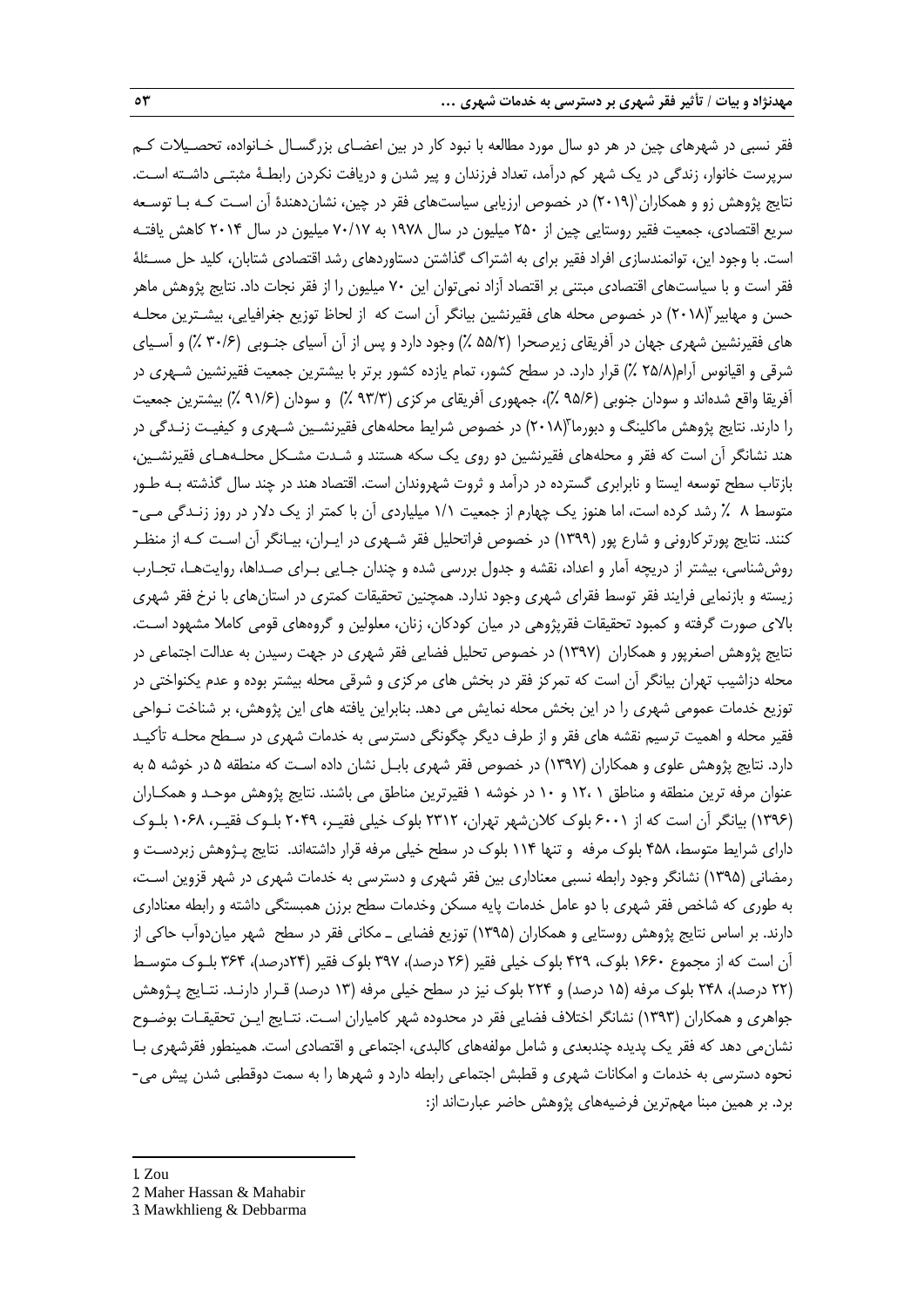- \* پهنههای مکانی فقر شهری بر کانونهای سوم (شهریار) و چهارم (بردآباد شمالی و جنوبی) شـهر شـهریار منطبـق است.
	- دسترسی خوشهای ساکنان به خدمات و امکانات، شهر شهریار را به سمت دو قطبی شدن حرکت داده است.

## **مبانی نظری**

نظریههای مختلفی از جمله اقتصاد سیاسی، محرومیت واقعی، قطبش اجتماعی و طرد اجتماعی-مکانی در ارتباط بـا فقـر شهری مطرح شده است. اهداف نظریه اقتصـاد سیاسـی شـناخت مـداخالت توسـعه جهـت درك فراینـدهای سیاسـی و اقتصادی غالب در جامعه بخصوص انگیزهها، روابط، توزیع و اختلاف قدرت بین گروهها و افراد مختلف است که همه آنها تا حد زیادی بر نتایج توسعه تاثیر می گذارنـد (Mcloughlin,2014:2; Carter,2015:1). بـه طـور سـاده، اقتصـاد سیاسی به تعامالت بین سیاست، اقتصاد، قانون و جامعهشناسی اطالق میشود. گرچه برای اولـین بـار اصـطالح اقتصـاد سیاسی در سده هجدهم جهت توصیف سازماندهی تولید در دولت-ملتهای سیستم سرمایهداری جدید مورد استفاده قرار گرفت؛ با وجود این از میانههای سده نوزدهم مفهومسازی و کاربرد آن به یک بحث میان رشتهای تبدیل گردید. چنانچـه بر علوم سیاسی، اقتصاد و قانون متمرکز شد و همینطور چگونه محیط سیاسی و نهادهای سیاسـی بـر رفتـار اقتصـادی و اجتماعی تاثیر میگذارند. نمایندگان اصلی رویکرد اقتصاد سیاسی در سدههای هجـدهم و نـوزدهم، آدام اسـمیت، دیویـد ریچارد و کارل مارکس'بودند. با وجودی که رویکرد اقتصاد سیاسی در فرآیندهای بنیـادی تولیـد، توزیـع و اولیـت شـرایط مادی بخصوص عوامل اقتصادی در تبیین زندگی اجتماعی ریشه دارد و از روششناسی مارکس در تبیین پدیده و مفهـوم فقر استفاده میکند اما منشأ این رویکرد به اقتصاد سیاسی کالسیک، از جمله پژوهش مارکس با تاکید بر ماهیت سرمایه- داری و کاربرد آن در حاشیه بـر مـیگـردد ),2013:68-69Ejuvwekpokpo & Ejumudo). مـارکس نشـان داده چگونه سیستم سرمایهداری، »ارتش ذخیره بیکاران« را به عنوان یک راهبرد آگاهانه جهت پایین نگه داشـتن دسـتمزدها یجاد کرده است. پس از وی، دورکهیم<sup>۲</sup>نشان داد که حتی شخصی¤رین اقدامات(خودکشی) از سیستمهای اجتماعی تـاثیر میپذیرد ),2006:10Bradshaw). از دیدگاه این نظریه، سیستم اقتصادی به نحوی ساختارمند شده که افراد فقیر را به ورطه سقوط میکشاند بدون اینکه به شایستگیهایی آنها توجـه کنـد، چراکـه دسـتمزدهای حـداقلی امکـان اسـتقالل و خودكفایی را به خانوارهـا نمـیدهـد (Jencks,1996:72). ویلیـام جولیـوس ویلسـون ّدر كتـاب «محرومیـت واقعـی $\frac{1}{2}$ )1987( تز تاثیرگذاری در خصوص فقر شهری جدید ارایه داده است. مشخصه بارز این فقر شهری جدید تمرکز جغرافیایی در محلههای خاص دارای میزان باالی بیکاری و وابستگی رفاهی؛ نسبت باالی زنـان سرپرسـت خـانوار، کودکـان بـی- سرپرست و ازدواج نوجوانان؛ سطح باالیی از نابسامانی اجتماعی، خشونت و جـرم مـیباشـد. تـز ویلسـون مبنـایی بـرای دیدگاههای جدید فقر شهری تشکیل داده است. یکی از مهمترین علل فقر شهری جدید، بازسـاخت اقتصـادی و حرکـت اقتصاد به سمت تسلط خدماتمحوری است. این امر به از بین رفتن میزان چشمگیری از شغلهای پایدار بـرای کـارگران کممهارت منجر شده است. در مقابل، بازار کار شهری تا حد زیادی بـه دو دسـته مشـتمل بـر کارهـای بـا دسـتمزدباال (فناوری،حور) و بخشهای خدماتی با دستمزد پایین (خردهفروشی) تقسیم شده است. این «نـاهمخوانی مهـارتهـا» بـا خروج کسبوکارها به سمت مناطق حاشیهای مصادف شده است چرا که زمینهای بزرگتر و ارزانتر بهوفور یافت مـی- شود. این امر به ناهمخوانی فضایی <sup>م</sup>منجر شده است (Joseph et al,2007:374). تز ناهمخوانی فضـایی، نخسـتین بـار نوسط کاین<sup>۶</sup> مطرح شده است. وی اظهار داشته است که سکونت در مناطق محروم، دورافتاده و ارتباط ضعیف بـا مراکــز اصلی رشد اشتغال موجب ایجاد موانع جغرافیایی قوی برای یافتن و حفظ کارهای با دستمزد مناسب مـیگـردد ) Smith

4. The Truly Disadvantaged

6. Kain

1

<sup>1.</sup> Adam Smith, David Richard and Karl Marx

<sup>2.</sup> Durkheim

<sup>3.</sup> William Julius Wilson

<sup>5.</sup> Spatial poverty trap or spatial mismatch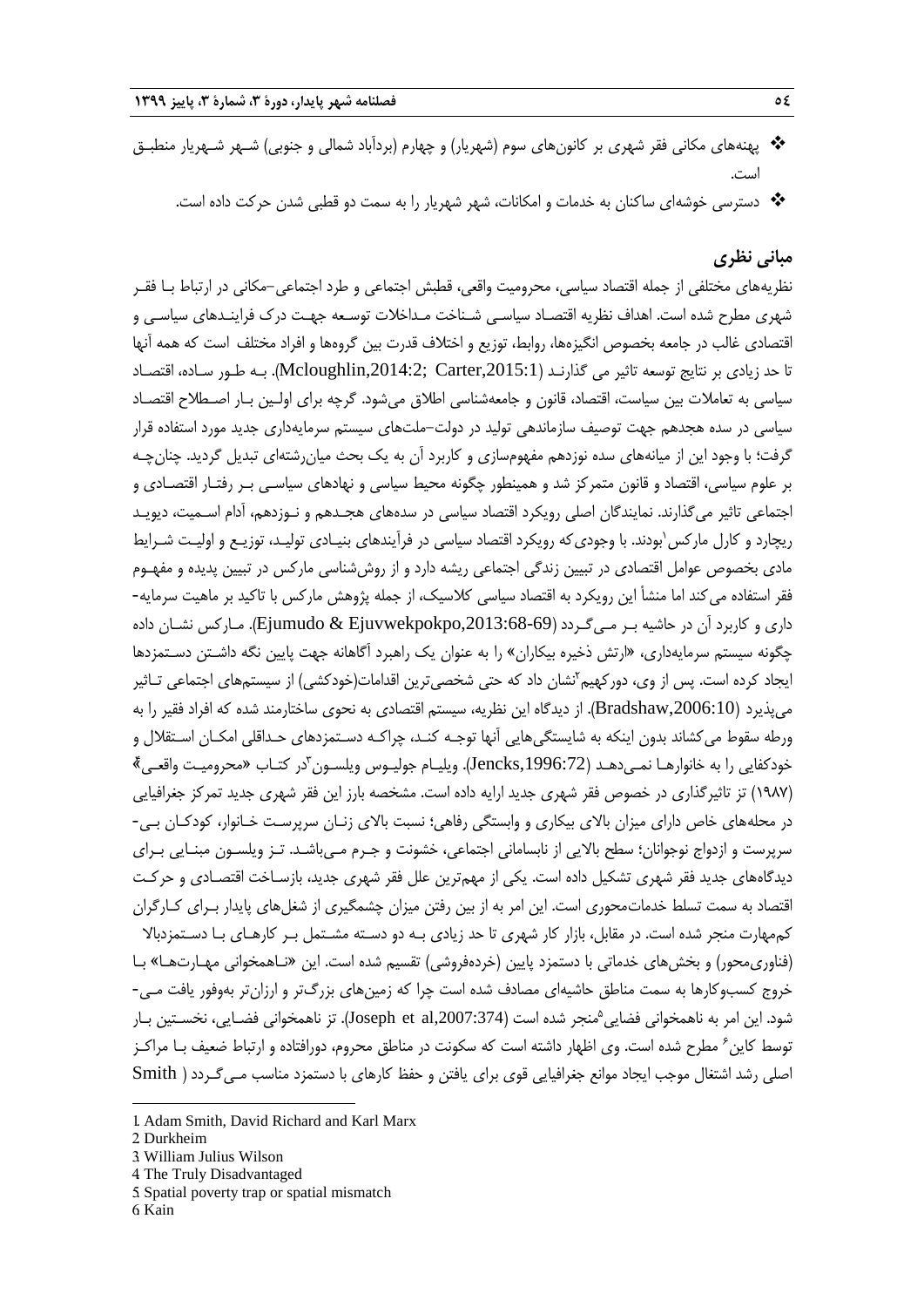,2003:2Zenou)& . در اواخر دهه ،1990 اهداف سیاستگذاری از مبارزه با فقر به سمت طرد اجتماعی تغییـر جهـت داده است. معنای هر دو اصطالح مناقشهانگیز است که به تفاوتهای بین سنت علمی آنگلوساکسـون و فرانسـه بـر مـی گردد ),2001:6Saraceno; ,1997:256-257Room; ,1997:82Gough). مکتب فرانسه بر اساس نظریههـای دورکهیم)1897( در خصوص همبستگی و انسـجام اجتمـاعی، اهمیـت ارزشهـا و هنجارهـای جمعـی و خطـر بیگـانگی اجتماعی بنا شده است. این دیدگاه بیشتر به سمت مفهوم طرد اجتماعی بـه جـای فقـر گـرایش دارد، در حـالی کـه فقـر موضوع کانونی مکتب آنگلوساکسون است. در این مکتب پژوهشهای علمی از نظریههای نابرابری اجتماعی و محرومیت نسبی پیروی میکنند که به دسترسی ناهمسان به درآمد، کاالهای اساسی، خدمات عمومی و حقوق شهروندی به عنـوان نقطه شروع تحقیق در زمینه فقر و طرد اجتماعی مـیپـردازد. پـژوهش رانسـیمن((۱۹۶۶) و تاوسـند'(۱۹۷۹) بـه عنـوان برجستهترین نمایندگان این سنت دیده میشوند. بعد اجتماعی گسـترده توجـه کمتـری در پـژوهشهـای آنگلوساکسـون دریافت کرده اسـت ),2007:13Vrooman & Gijsbers-Jehoel). طـرد اجتمـاعی بـه نـابرابریهـای اجتمـاعی- اقتصادی بین مناطق، شهرها، محلههای شهری و مناطق روستایی میپردازد. بر این اساس، بیشتر فعالیتهـای سیاسـی، راهبردی و برنامهریزی برای مبارزه با فقر و طرد اجتماعی با تمرکز ویژه بر افزایش سطح استانداردهای زندگی در پهنـه- های فقیر تالش میکنند ),2017:46al et Krzysztofik). طرد اجتماعی فرآیندی است که بوسیله آن افـراد خـاص به حاشیه و لبه سیستم رانده میشوند و بواسطه فقر یا نبود صالحیتهای پایهای و فرصتهـای یـادگیری مـادامالعمـر و همینطور تبعیض از مشارکت آنها جلوگیری به عمل میآید. این امر آنها را از فرصـتهـای شـغلی، درآمـد، تحصـیالت و شبکهها و فعالیتهای اجتماعی جدا میسازد. آنها دسترسی اندکی به قدرت و فرآیندهای تصـمیمگیـری دارنـد، بنـابراین احساس بیقدرتی میکنند و قادر به کنترل تصمیماتی نیستند که زندگی آنها را تحت تاثیر قرار میدهد. از ایـن رو، طـرد اجتماعی مفهومی چندبعدی است که فقر درآمـدی، بیکـاری، دسترسـی بـه آمـوزش، تسـهیالت بهداشـتی و مراقبـت از کودکان، شرایط زندگی و مشارکت اجتماعی را در برمیگیرد (European Commission,2010:7). نظریـه قطـبش اجتماعی معتقد است که نابرابری بین طبقات اجتماعی در نتیجه گذار ساختار اقتصادی به نقطهای بحرانـی مـی رسـد. از قطبش اجتماعی برای بیان تغییرات اجتماعی استفاده میشود که در ساختار اقتصادی و اجتماعی و گسـترش نـابرابری در توزیع درآمد نمایان شده است. در این زمینه موارد اجتماعی-اقتصادی زیـادی از جملـه توزیـع درآمـد، سـاختار اقتصـادی دوگانه، توزیع ثروت و طبقهبندی بازار کار وجود دارد که سطح قطبش را تبیین مـیکننـد ),2013:206al et Koc). از دیدگاه فرضیه قطبش اجتماعی ساسن، در همان حال که ساختار خاص اقتصادی در شهرهای جهـانی، طیـف وسـیعی از شغلهای کممزد را به وجود میآورد، بسیاری از گروههای مهاجر و کمدرآمد را نیز جذب میکند. قطبش اجتمـاعی دارای پیامد فضایی خاصی است. چنان چه فاصلۀ اجتماعی بین فقیر و غنی به نوعی جداییگزینی فضایی تبدیل شده است کـه گروههای کمدرآمد در بخشهای خاصی از شهرها بخصوص پهنههای نابسامان و ناکارآمد متمرکز گردیدهاند ) Zwiers .)et al,2015:3

## **روش پژوهش**

پژوهش حاضر از لحاظ هدف، کاربردی و از لحاظ روش، توصیفی-تحلیلی است. جامعـه آمـاری پـژوهش حاضـر شـامل محدودة قانونی شهر شهریار در سال 1398 است. نمونه آماری جامعه مورد مطالعه از طریق فرمول کوکران به دست آمده است که تعداد 322 نفر میباشد و به صورت تصادفی بین ساکنان محله های این شهر توزیـع شـده اسـت. بـرای تعیـین پایایی از روش ضریب آلفای کرونباخ استفاده شده و ضریب آلفای کرونباخ ، 0/73 است که نشـاندهنـدة پایـایی بـاالی سنجهها میباشد. افزون بر این، به منظور ارزیابی محلههای شهر شهریار از لحاظ دسترسی به امکانات و خدمات از مـدل میانگین نزدیکترین همسایه استفاده شده است. شاخص میانگین نزدیکترین همسایه مبتنی بر اندازهگیـری فاصـله تـک

1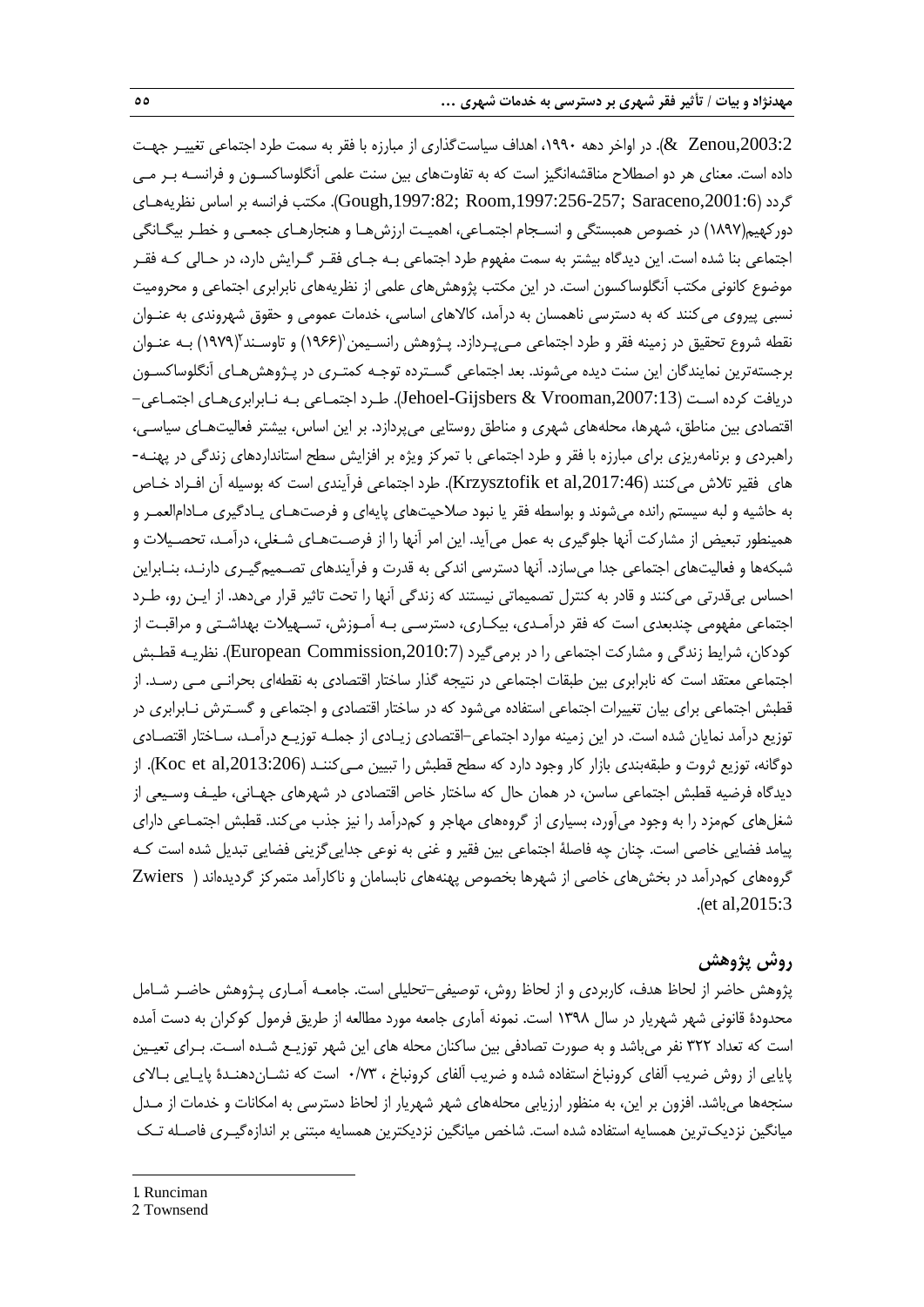تک کاربریها تا نزدیکترین همسایهشان بوده و در تعیین همگرایی و واگرایی انواع کـاربریهـای مختلـف کـاربرد دارد. شاخص نزدیکترین همسایه براساس میانگین فاصله از هر کاربری تا نزدیکترین همسایه محاسبه میشود. شاخص نزدیک-ترین همسایه به صورت نسبت میانگین فاصله مشاهده شده به فاصله موردانتظار بیان میشود. فاصله مورد انتظـار در ایـن روش در نتیجه تجزیه و تحلیل کمیت Z بدست می آید. که اگر این مقدار بین 1/96 تا -1/96 باشد اختالف معناداری بین توزیع مشاهده شده و توزیع تصادفی وجود ندارد در غیر این صورت توزیع تجمعـی یـا یکنواخـت خواهـد بـود )محمـدی حمیدی129:1395،(. از ابزارهای نرم افزار سیسـتم اطالعـات جغرافیـایی و SPSS بـرای تجزیـه و تحلیـل داده هـای پژوهش استفاده شده است. از روش های ضریب همبستگی و ضریب تعیین رگرسیون، واریانس رگرسیون )ANOVA)، آماره T و شاخص میانگین نزدیکترین همسایه برای آزمون فرضیههای پژوهش استفاده شده است.

#### **محدوده موردمطالعه**

شهریار مرکز شهرستان شهریار در استان تهران است که در فاصله حدود 16 کیلومتری غرب شهر تهران و 18 کیلومتری از جنوب شهر کرج واقع شده است. از نظر موقعیت در غرب استان تهران و در قسمت شمال غربی با شـهرهای مـالرد و اندیشه، در غرب و شمال شرقی با شهرهای باغستان و شهرستان قدس، در جنوب و جنوب شرقی با شهرهای فردوسیه و صباشهر و در جنوب غربی با شهر وحیدیه همسایگی دارد. شـهریار دارای باغـات میـوه متنـوع و فـراوان و آب و هـوای فرحبخش و مطبوعی است. این شهر به دلیل وجود درختان و فضای سبز بسیار به عنوان نگین سبز و ریه اسـتان تهـران نامیده میشود. بر اساس سرشماری سال ،1395 جمعیت شهر شهریار، 249473 نفر میباشـد. شـهر شـهریار از 4 کـانون شهری مختلف شامل شهریار، وائین، اندیشه و امیریه (بردآبـاد) تشـکیل شـده اسـت. ایـن چهار کانون شهری به لحـاظ ویژگیهای شهری دارای تفاوتهای قابلمالحظهای هستند، به گونهای کـه مـیتـوان وائین و اندیشه را توسعه شـهری جدید و شهریار را هسته سکونتی با قـدمت تـاریخی و امیریـه (بردآباد) سـکونتگاهی خـودرو در محـدوده شـهر شـهریار نامید. محدوده شهر 3181 هکتار است. تراکم ناخالص جمعیتی در این شهر برابر 79 نفر در هکتار است. شهر شهریار بـه رغم دارا بودن ظرفیتهای توسعه درونی و وجود سطوح بایر گسترده )863 هکتار( با کمبود خدمات شهری روبرو اسـت و رشد باالی جمعیت در فاصله سال 1385 و 1390 )به میزان %5/6(، نیاز به تأمین خدمات متناسب با جمعیت بیشتر مـی- کند. نحوه استفاده از زمین در شهر شهریار چنین است: 1( کاربریهای مسکونی؛ بیشترین تعداد پالكها و %17 از سطح کاربریهای کل شهر را دربرگرفته است (با سرانه ٢١/٢ مترمربع). ٢) باغات و کشاورزی در شهر شهریار حدود ١٩/٣٪ از سطح شهر را شامل میشود و حدود %5 شهر به باغ مسکونی اختصاص دارد. 3( بیشـترین سـطح اراضـی در کـل شـهر مربوط به زمینهای بایر است که %27 از سطح کل را به خود اختصاص داده است و فرصـت مناسـبی بـرای بـه سـامان درآوردن توسعه شهر و تأمین خدمات موردنیاز ساکنان جمع و پخشکننده و دسترسی، به ویژه در اراضی الحاق شـده بـه شهر، طراحی مناسب صورت گیرد. 4( شبکه معابر %19 از سطح کل شهر را دربرگرفته است. 5( حدود %10 از کـاربری- های شهر مربوط به خدماتی است که باید متناسب با جمعیت آتی شهر و جهت پاسخگویی به نیازهای سـاکنان افـزایش قابل توجهی پیدا کند )وزارت راه و شهرسازی1397،(. نتایج تحلیل چند بعدی فقر بر اساس شاخص های مختلف در شهر شهریار به پژوهش داده است که فقر در کانون های سوم و چهارم ایـن شـهر متمرکـز شـده کـه بافـتهـای فرسـوده و سکونتگاههای غیررسمی به طور وسیعی در این کانون ها وجود دارد. در واقع، محلههای بردآباد شمالی و بردآبـاد جنـوبی، محمدیه، کرشته، فرهنگ، طالقانی، کهنز، سینک در محرومیت بسیار زیاد به سر میبرند. همینطور محلههـای فرزانگـان، مریم شمالی، شهرك اداری، باغستان شرقی، باغستان غربی، معین الملک، بهار، علیشاعوض، شاهچای جنوبی، دینارآباد و آستانه جنوبی در طبقه محرومیت زیاد قرار میگیرند )شکل شماره 1(. افزون بر ایـن، نتـایج طـرح بافـت فرسـوده شـهر شهریار بیانگر آن است که محلههای کهنز، فرهنگ، بردآباد شمالی و بردآباد جنوبی از تمام شاخصهـای بافـت فرسـوده (ریزدانگی، ناپایداری و نفوذناپذیری) برخوردار هستند. همینطور مهاجرپذیر بودن شهر شهریار زمینه را برای گسترش فقـر در این شهر فراهم نموده است. چنان چه محلههای امیریه (بردآباد شمالی و بردآباد جنوبی) در نتیجه هجـوم مهـاجران و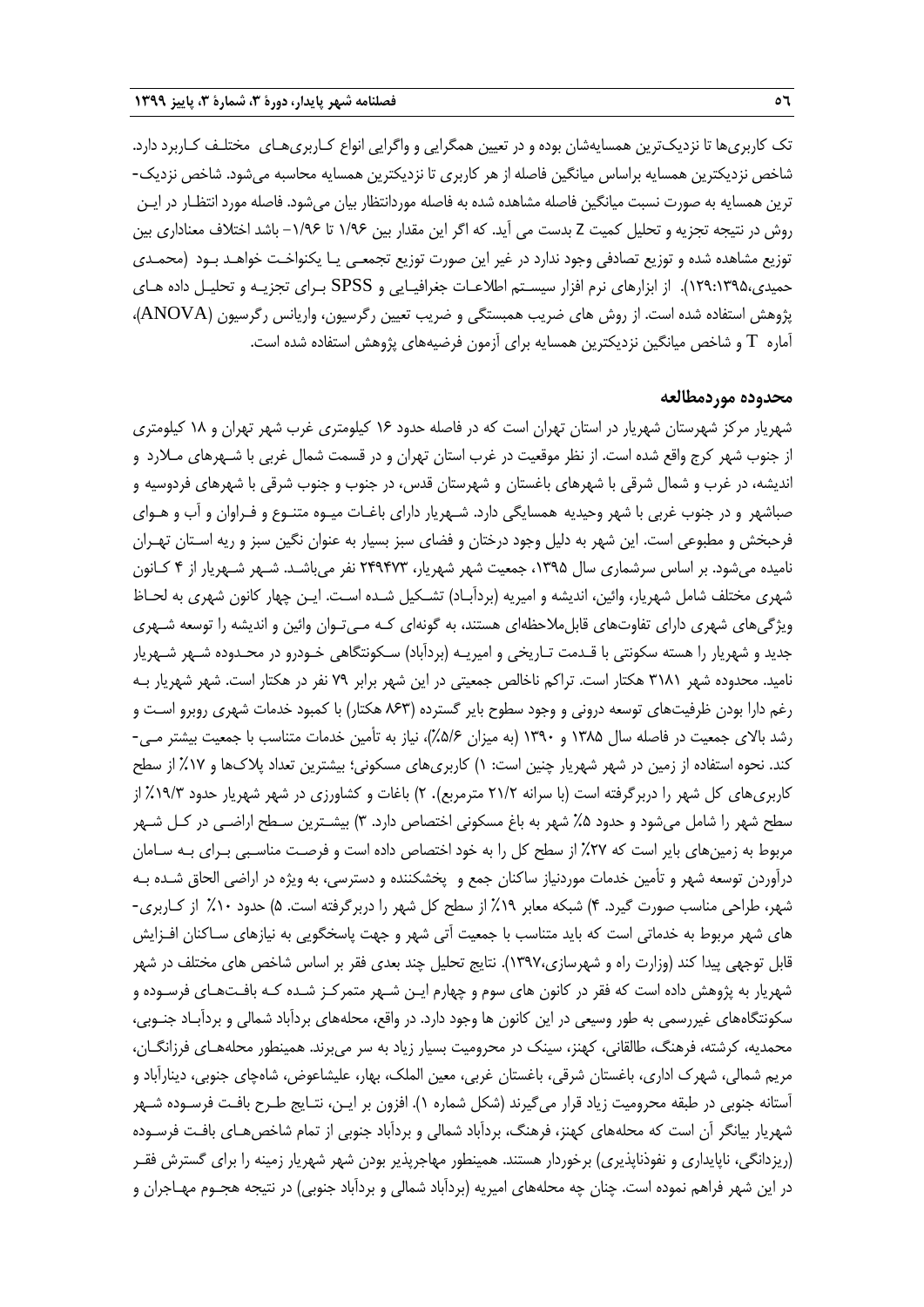گسترش شتابان شهر در قالب حاشیهنشینی رخساره نموده است. به طوریکه این محلهها آیینه تمام نمای زاغهنشـینی در شهر شهریار به شمار میآیند، امنیت حق تصرف در آنها وجود ندارد، استحکام سـازه و بنـا در آنهـا رعایـت نشـده اسـت. امکانات و خدمات رفاهی گوناگون نظیر فضای سبز، تفریحی، آموزشی، درمانی و خدماتی برای آنها تامین نشده است. تـا حد زیادی کانون آسیبهای اجتماعی بر این بافتها منطبق شده است (مهدنژاد و همکاران،۱۳۹۹).



**شکل شماره .1 پهنه بندی فضایی فقر شهری در شهر شهریار، منبع: )مهدنژاد و همکاران، 1399(**

## **بحث و یافتهها**

بیشتر پاسخگویان یعنی حدود ،%66 در گروه سنی 21-40 سال قرار دارند. %24 در گروه سنی 60-41 سال، %7 در گروه زیر ۲۰ سال و ۲٪ در گروه سنی بالای ۶۰ سال قرار دارند. ۷۰٪ پاسخگویان مرد و ۳۰٪ نیز زنان تشکیل دادهاند. بیشـتر پاسخگویان به پرسشنامه، از جنس مرد هستند. %32 از پاسخگویان مجرد و %68 از پاسخگویان را افراد متاهـل تشـکیل میدهند. سطح تحصیلات ۴۹٪ از پاسخگویان دیپلم، ۳۰٪ لیسانس، ۱۱٪ پاسخگویان نیز دارای مدرک فوق دیپلم بوده-اند، %10 پاسخگویان فوقلیسانس و دکتری و در نهایت 7 % دارای تحصیالت ابتدایی، راهنمایی و متوسـطه هسـتند. بـا توجه به این ارقام، حدود 51 % پاسخگویان دارای تحصیالت دانشگاهی هستند. %47 پاسخگویان دارای شغل آزاد، %22 پاسخگویان در مراکز خصوصی اشتغال دارند، %19 افراد نیز در بخش دولتی اشتغال دارند و در نهایت %11 پاسخگویـان افراد بیکار و اظهار نکرده را تشکیل میدهند. 19 % کمتر از 500 هزار تومان، %38 بین00 5 هـزار تومـان تـا 1 میلیـون تومان، %23 بین 1 تا 2 میلیون تومان، %13 بیشتر از 2 تا 3 میلیون تومان و در نهایت %7 بیش از 3 میلیون در ماه درآمد دارند. %19 کمتر از یک سال، %68 بین 1 تا 5 سال، %13 بین 5 تا 15 سال، %1 بیشتر از 15سال در ایـن شـهر زنـدگی کردهاند. در پژوهش حاضر از پاسخ دهندگان این سؤال پرسیده شد که در صورت افزایش درآمـد، کـدام گزینـه را بـرای هزینه در اولویت انتخاب میکنید؟ در این میان %12 تحصیل فرزندان را در اولویـت قـرار دادهانـد، %40 بهبـود وضـعیت کالبدی محیط زندگی خود را مدنظر قرار دادهاند، ۱۱٪ خرید خودرو را در اولویت قرار دادهاند، ۲۷٪ نقل مکان به محلـهای دیگر را در نظر دارند و ۱۱٪ معیارهای دیگری را در جهت اولویتهای هزینهای خود مد نظر قرار دادهاند. بر اساس جدول شماره 1 از بین شاخصهای کالبدی، میزان مالکیت مسکن، تراکم جمعیـت، نفـر در اتـاق؛ سـبت واحـد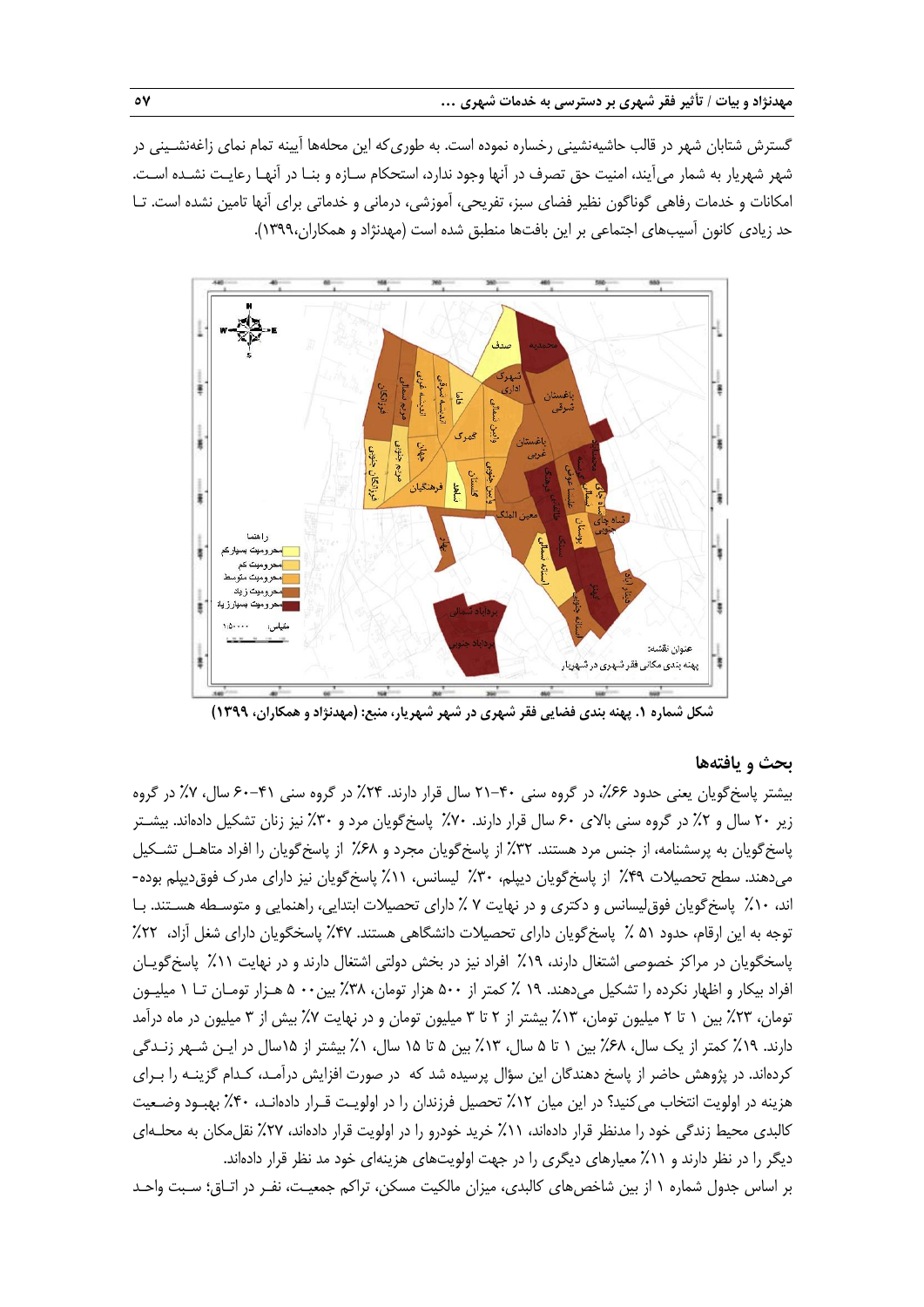مسکونی فاقد گاز، برق، آب آشامیدنی، توالت و حمام؛ تعداد خانوار در واحد مسکونی، تعداد نفر در واحـد مسـکونی و نـوع اسکلت بنا، عمر بنا، مساحت واحد مسکونی از ضریب تأثیر مثبت و مناسبی درسطح معنیداری بیش از %95 برخوردارند و از میان شاخصهای اقتصادی و اجتماعی نیز میزان درآمد خانوار، میزان بار تکفل، نسبت اجـاره نشـینی، نـرخ بیکـاری، دسترسی به کامپیوتر، نرخ مالکیت اتومبیل، بعد خانوار، میزان سالخوردگی، تعداد معلوالن، نرخ باروری، میزان مرگ و میر کودکان، نرخ بی سوادی، نرخ تحصیالت عالی ضریب تأثیر مثبتی درسطح معنیداری بیش از %95 را نشان میدهنـد. در ادامه جدول شماره 1 سطح معنیداری، خطای استاندارد و نسبت بحرانی شاخص های کالبدی و اجتمـاعی و اقتصـادی را نشان میدهد که بیانگر این است شاخص های اقتصادی و اجتماعی که دارای ضریب تأثیرات مثبتی بودنـد دارای نسـبت بحرانی)CR )مناسب )بیشتر از 1/96( و خطای استاندارد )SE )پـایین و در نهایـت سـطح معنـیداری)P )کمتـر از /05 مے باشند.

| ســـــطح                    | نســــــبت                                                     | خطاى                             | تخمــــــــــين              | جنون سندر ۱۰۰ زریجی شد عش شی اجساعی است دی و تا بیش عشر شهری از نشر شهرونه<br>متغيرها | شاخص                |
|-----------------------------|----------------------------------------------------------------|----------------------------------|------------------------------|---------------------------------------------------------------------------------------|---------------------|
| معناداري                    | بحرانى                                                         | معيار                            | غيراستاندارد                 |                                                                                       |                     |
|                             |                                                                |                                  | $\sqrt{\cdots}$              | نسبت واحد مسكونى غيرمتصل به شبكة عمومى فاضلاب                                         |                     |
| $\cdot/\cdot\cdot\Delta$    | $5/17\lambda$                                                  | /717                             | 1/799                        | میزان مالکیت مسکن، تراکم جمعیت، نفر در اتاق                                           |                     |
| $\cdot/\cdot\cdot$          | $\mathbf{r}/\mathbf{r}$                                        | .109                             | .788                         | نسبت واحد مسكونى فاقد گاز                                                             |                     |
| $\cdot/\cdot\cdot$          | f/995                                                          | $\cdot$ /۲ $\cdot$ ۲             | $\sqrt{\cdot \cdot \lambda}$ | نسبت واحد مسكونى فاقد برق                                                             |                     |
| $\cdot/\cdot\cdot$          | <b>a/۴۷۷</b>                                                   | $\cdot/\tau$ .                   | $1/\lambda$ .                | نسبت واحد مسكوني فاقد آب أشاميدني سالم                                                | ارزيابي شاخص-       |
| $\cdot/\cdot\cdot$          | 5/10 <sub>A</sub>                                              | $\cdot$ /٢٨۴                     | $1/\gamma$ ۴۹                | نسبت واحد مسكوني فاقد توالت مناسب                                                     | ها <i>ی</i> کالبدی  |
| $\cdot/\cdot r_0$           | $Y/\cdot Y9$                                                   | $\cdot/\lambda\tau$              | $\cdot/\tau$ $\vee$ .        | نسبت واحد مسكوني فاقد حمام مناسب                                                      |                     |
| $\cdot$ /191                | 1/107                                                          | $\cdot$ / $\gamma$               | .191                         | نسبت واحد مسكونى فاقد سيستم حرارتى وبرودت مركزى                                       |                     |
| $\cdot/\cdot \wedge \Delta$ | ۸۵۶/۳                                                          | ۱۶۰                              | .798                         | تعداد خانوار در واحد مسکونی، تعداد نفر در واحد مسکونی                                 |                     |
| $\cdot/\cdot$ ۴۲            | 5/٣٣۶                                                          | ۱۹۵۰/۰                           | $1/\cdot 79$                 | نوع اسكلت بنا، عمر بنا، مساحت واحد مسكونى                                             |                     |
|                             |                                                                |                                  | $\sqrt{\cdots}$              | نرخ بيكارى زنان                                                                       |                     |
| .1.98                       | 1/757                                                          | $\cdot/\cdot\tau$                | .4.74                        | نرخ وابستگى                                                                           |                     |
| $\cdot / \lambda V$         | $1/\lambda \cdot \Delta$                                       | $\cdot/\cdot\cdot$ $\wedge$      | .4.4                         | نرخ سرباري                                                                            | ارزيابي شاخص-       |
| $\cdot/\cdot\cdot$          | $-\frac{\varepsilon}{2}$                                       | $\cdot/\cdot$ $\uparrow\uparrow$ | $-\cdot/\right. \cdot \ast$  | میزان درآمد خانوار، میزان بار تکفل                                                    | ها <i>ی</i> کالبدی  |
| $\cdot/\cdot\cdot$          | Y/9Yf                                                          | .1715                            | $\cdot/\lambda$ ۳ $\lambda$  | نسبت اجاره نشينى                                                                      | اقتصادى             |
| $\cdot/\cdot$ ۳۶            | 5/9.5                                                          | $\cdot / \Delta \Lambda$         | $1/\cdot \mathcal{N}$        | نرخ بيكارى                                                                            |                     |
| .1715                       | 1/088                                                          | 1059                             | $\cdot/\cdot\tau$            | نرخ فعاليت                                                                            |                     |
| $\cdot/\cdot\cdot$          | $-1.795$                                                       | 1018                             | $-\cdot/\cdot$ IVTF          | دسترسی به کامپیوتر، نرخ مالکیت اتومبیل                                                |                     |
| $\cdot/\cdot\cdot$          | Y/5Y                                                           | /75Y                             | .1759                        | بعد خانوار                                                                            |                     |
| $\cdot/\cdot\cdot$          | 1/90f                                                          | /77V                             | $\cdot$ /۴۱.                 | میزان سالخوردگی، تعداد معلولان                                                        | ارزيابي شاخص-       |
| $\cdot/\cdot\cdot$          | $-\mathbf{Y}/\boldsymbol{\cdot}\mathbf{V} \boldsymbol{\Delta}$ | .590                             | $-\cdot/\cdot$ VS95          | نرخ باروري                                                                            | ها <i>ی</i> اجتماعی |
| $\cdot/\cdot\cdot$          | $-\frac{1}{2}\lambda\Delta$                                    | 1.015                            | $-\cdot/\cdot$ VS95          | میزان مرگ و میر کودکان                                                                |                     |
| $\cdot/\cdot\cdot$          | $-\cdot/\cdot$ 179                                             | .7057                            | $-\cdot/\cdot\cdot$ YFS      | نرخ بی سوادی، نرخ تحصیلات عالی                                                        |                     |

**جدول شماره .1 ارزیابی شاخص های اجتماعی اقتصادی و کالبدی فقر شهری از نظر شهروندان**

**دسترسی به خدمات شهری در شهر شهریار** 

افزون بر این، به منظور ارزیابی محله های شـهر شـهریار از لحـاظ دسترسـی بـه امکانـات و خـدمات از مـدل میـانگین نزدیکترین همسایه استفاده شده است. بنابراین ضرورت توجه به عوامل تأثیرگذار بر فرآیند فقر شهری در جهـت کـاهش فقر و تحقق عدالت اجتماعی از طریق رعایت عدالت فضایی توزیع کاربری های شهری و دسترسی عادالنه شهروندان به این خدمات امری مهم تلقی میشود.

**دسترسی به خدمات اضطراری:** در این بخش از پژوهش به منظور بررسـی نحـوه دسترسـی شـهروندان بـه خـدمات اضطراری از شاخص میانگین نزدیکترین همسایه استفاده شده است که خدمات اضطراری شامل مراکز اسکان اضـطراری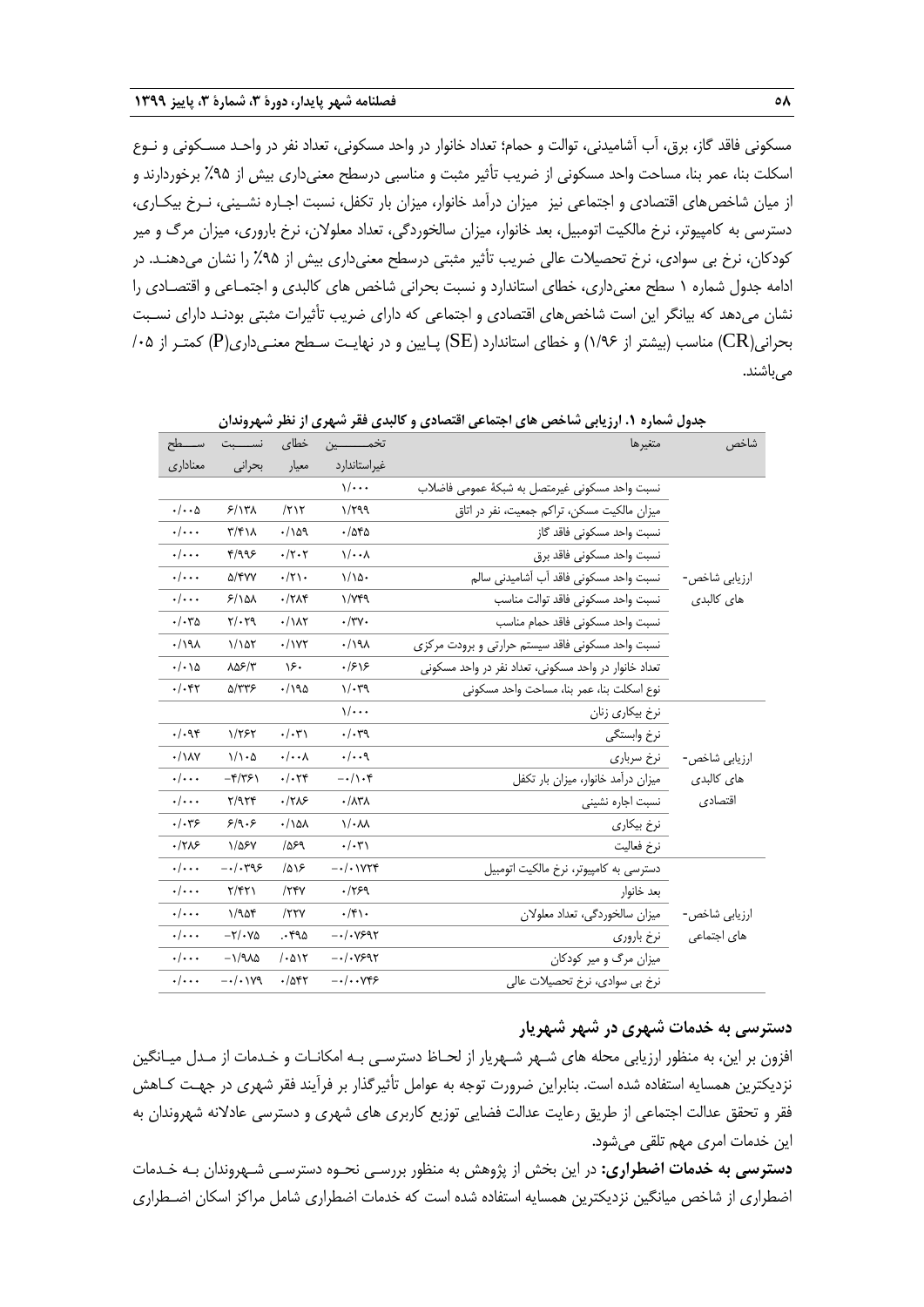و امداد نجات، مراکز انتظامی، آتش نشانی و بیمارستان میشود. با توجه به نتـایج حاصـل از مـدل میـانگین نزدیکتـرین همسایه مشخص گردید که با توجه به نمره Z که برابر -4/76 می باشد، توزیـع فضـایی ایـن خـدمات در سـطح شـهر شهریار در سطح ۹۵٪ خوشهای میباشد (جدول شماره ۲ و شکل شماره ۲).





**شکل شماره .2 الگوی توزیع خدمات اضطراری در سطح شهر شهریار**

**دسترسی به مراکز تفریحی و ورزشی:** مراکز تفریحی ورزشی شـامل مجموعـههـای ورزشـی روبـاز، مجموعـههـای ورزشی سرپوشیده، پاركها و فضای سبز شهری میشود. نتایج حاصل از مدل میانگین نزدیکترین همسایه نشان داد کـه نمره Z برابر ۰/۲۸- می باشد. بنابراین توزیع فضایی این خدمات در سطح شهر شهریار به صورت توزیع تصادفی میباشد )جدول شماره 3 و شکل شماره 3(.



**شکل شماره .3 الگوی توزیع خدمات تفریحی و ورزشی در سطح شهر شهریار**

**دسترسی به مراکز اداری:** مراکز اداری شامل ادارات خصوصی، ادارات و مؤسسات مـالی، شـهرداریها، ادارات دولتـی میشود. بر اساس نتایج حاصل از مدل میانگین نزدیکترین همسایه مشخص گردید که نمره Z برابر -6/5 میباشـد، از این رو توزیع فضایی این خدمات در سطح شهر شهریار در سطح %95 خوشهای می باشد )جدول شـماره و شـکل شـماره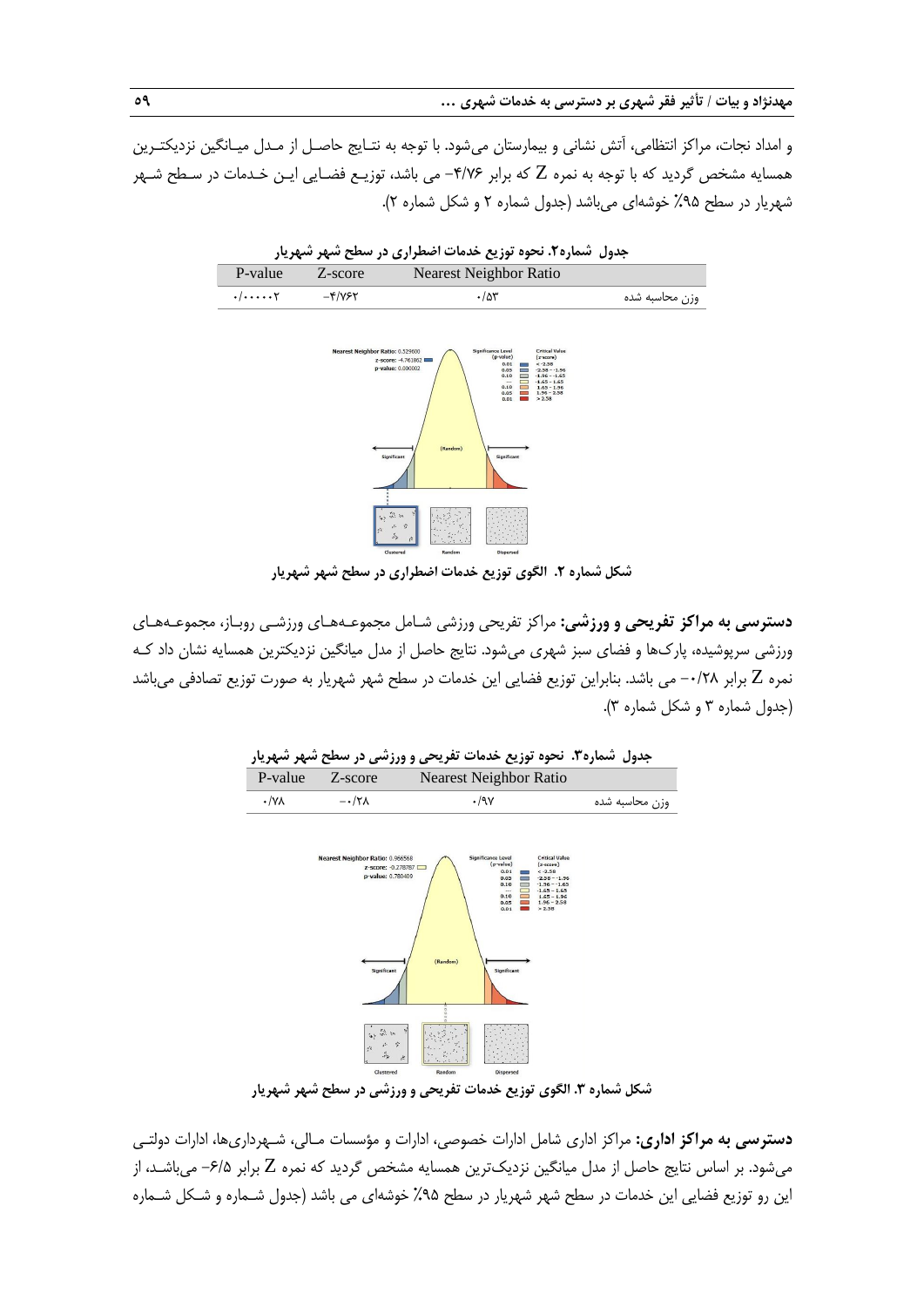![](_page_11_Figure_1.jpeg)

**جدول شماره .4 نحوه توزیع مراکز اداری در سطح شهر شهریار**

**شکل شماره .4 الگوی توزیع مراکز اداری در سطح شهر شهریار**

دسترسی به تأسیسات شهری: تأسیسات شهری شامل تأسیسات آب، برق، گاز، مخابرات و مراکـز سـوخت مـیشـود. نتایج حاصل از مدل میانگین نزدیکترین همسایه بیانگر آن است که نمره Z برابر -4/83 مـی باشـد. در نتیجـه توزیـع فضایی این خدمات در شهر شهریار در سطح 95 % به صورت خوشهای میباشد)جدول شماره 5 و شکل شماره 5(.

**جدول شماره .5 نحوه توزیع تأسیسات شهری در سطح شهر شهریار** P-value Z-score Nearest Neighbor Ratio وزن محاسبه شده 0/76 -4/83 0/000001 Ratio: 0.75588 z-score: -4,830762<br>p-value: 0.000001  $\begin{array}{c} 0.01 \\ 0.05 \\ 0.10 \end{array}$  $0.10$ <br> $0.05$ 

**شکل شماره.5 الگوی توزیع تأسیسات شهری در سطح شهر شهریار**

**دسترسی به مراکز آموزشی:** مراکز آموزشـی شـامل پیشدبسـتانی، دبسـتان، راهنمـایی، دبیرسـتان، پیشدانشـگاهی، هنرستان، آموزش عالی میشود. نتایج حاصل از مدل میانگین نزدیکترین همسایه نشاندهنده آن است که نمره Z برابـر -7/3 میباشد. در نتیجه توزیع فضایی این خدمات در شهر شهریار در سطح %95 به صـورت خوشـهای مـیباشـد)جدول شماره 6 و شکل شماره 6(.

.(۴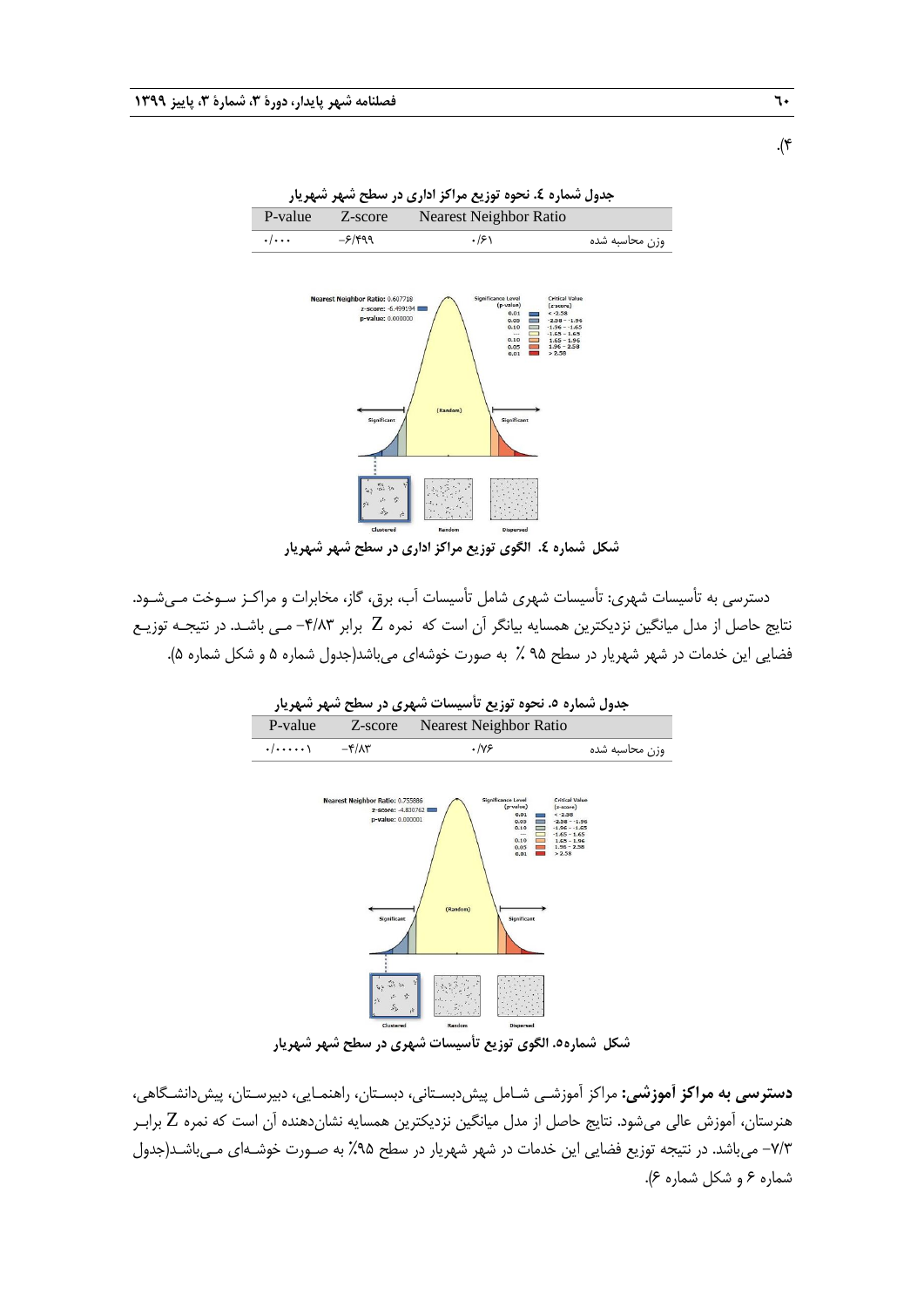![](_page_12_Figure_1.jpeg)

**شکل شماره .6 الگوی توزیع مراکز آموزشی در سطح شهر شهریار**

پژوهش حاضر بر دو فرضیۀ متمرکز است. به این معنا که به نظر می رسد پهنههای مکانی فقر شهری بـر کـانون هـای سوم(شهریار) و چهارم(بردآباد شمالی و جنوبی) شهر شهریار منطبق است. همچنین دسترسی خوشهای ساکنان به خدمات و امکانات، شهر شهریار را به سمت دو قطبی شدن حرکت داده است. بنابراین برای پاسخ به ایـن فرضـیه هـا از آزمـون واریانس رگرسیون(ANOVA)، آزمون اسپیرمن و آزمون  $\rm T$  استفاده شده است.

**فرضیه اول:** پهنههای مکانی فقر شهری بر کانون های سوم (شهریار) و چهارم (بردآباد شمالی و جنوبی) شـهر شـهریار منطبق است.

به نظر میرسد پهنههای مکانی فقر شهری بر کانون های سوم(شهریار) و چهارم(بردآباد شـمالی و جنـوبی) شـهر :  $\rm HO$ شهریار منطبق نیست.

1H : به نظر میرسد پهنههای مکانی فقر شهری بر کانون های سوم)شهریار( و چهارم)بردآباد شمالی و جنـوبی( شـهر شهریار منطبق است.

با توجه به نتایج آزمون رگرسیون از نتایج پرسشنامه با اطمینان %95 فرضیه 1H پذیرفته شده و فرضیه 0H در هر سـه آزمون رد میشود. زیرا Sig( 0/00 )کمتر از میزان خطای مجاز )0/05( است. جدول ضریب همبستگی و ضـریب تعیـین رگرسیون )جدول 7( نشان میدهد که ضریب تعیین برابر با %24 است. به عبارت دیگر، متغیر مستقل )پهنههـای مکـانی فقر شهری) ۲۴ ٪ تغییرات ایجاد شده در متغیر وابسته (کانون های شهری سوم و چهارم شهر شهریار) را پیش بینی مـی-کند.

**جدول شماره .7 ضریب همبستگی و ضریب تعیین رگرسیون**

| خطای معیار میانگین | ضريب تعديل شده | ضريب تعيين | ضریب همبستگی |            |
|--------------------|----------------|------------|--------------|------------|
| ۸۹۲/               | ۱۲۳۶           |            |              | یهنه مکانی |

جدول شماره ۸، حاوی تحلیل واریانس رگرسیون به منظور بررسی قطعیت رابطۀ خطی بین دو متغیر است. با توجه به این که Sig برابر با 0/000 و کمتر از %5 است، پس فرض خطی بودن رابطۀ بین دو متغیر تأیید میشود.

**جدول شماره .8 تحلیل واریانس رگرسیون)ANOVA)** گروه مجموع مجذورات درجۀ آزادی میانگین مجذورات توزیع فیشر )F )سطح معناداری پرسشنامه 87/8 1 87/8 110/6 0/000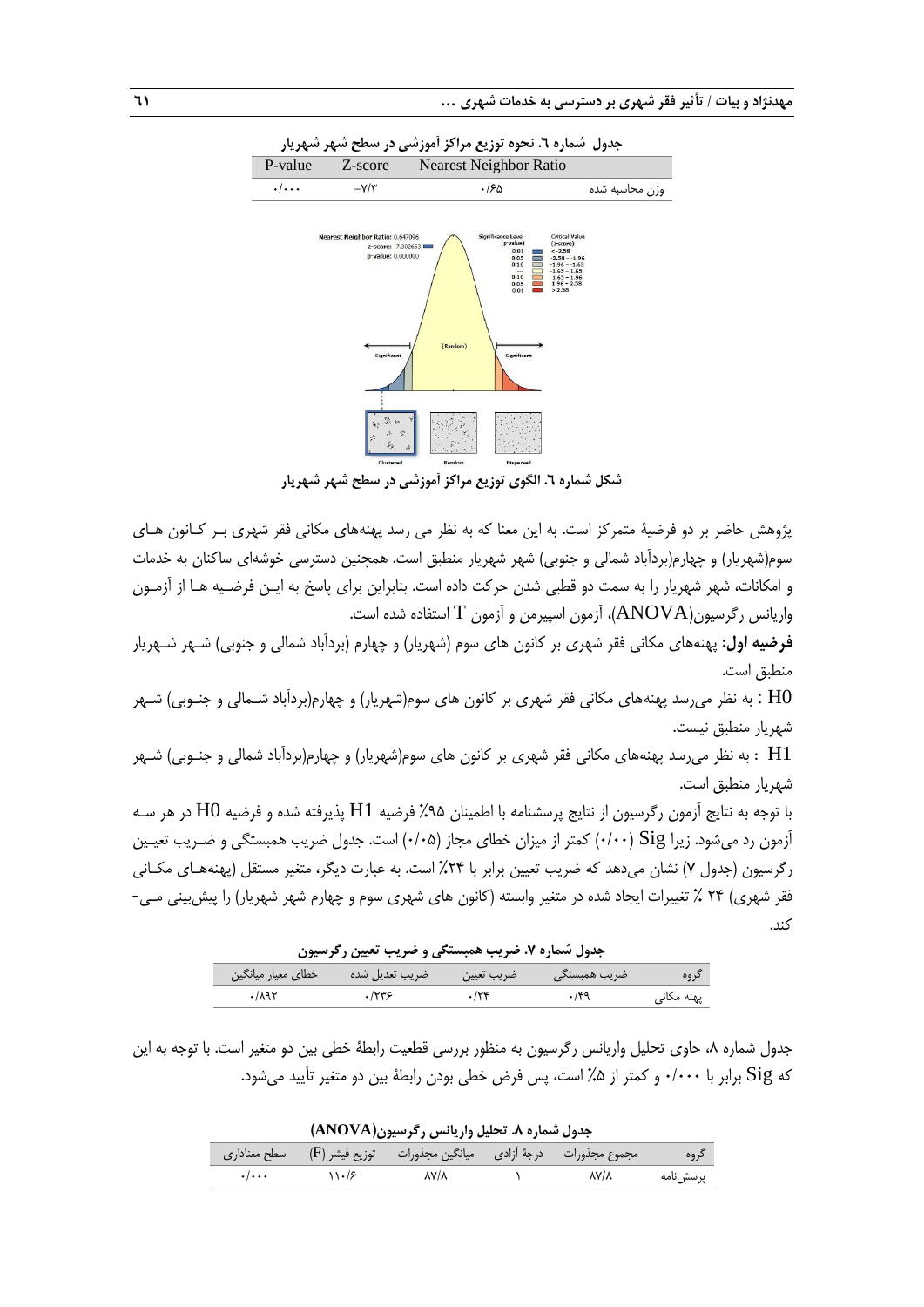همچنین، با توجه به نتایج تحلیل رگرسیون خطی ساده، فرضیۀ فوق تأیید میشود، زیرا سطح معناداری برابـر بـا 0/000 است. همچنین این نتیجه حاصل شده که به ازای هر واحد تغییری که در متغیر مستقل ایجـاد مـیشـود، 0/49 تغییـر در متغیر وابسته به وجود میآید (جدول شماره ۹).

|                |                                 |                |                     |                         | جدول شماره ۹. تحلیل رگرسیون (پهنه های مکانی فقر شهری و اسکان غیررسمی) |
|----------------|---------------------------------|----------------|---------------------|-------------------------|-----------------------------------------------------------------------|
| $\mathrm{Sig}$ |                                 | ضريب استاندارد | ضريب استاندارد نشده |                         | مدل رگرسیون                                                           |
| $\cdot/\cdots$ | 499                             | Beta           | خطای معیار $B$      |                         | مقدار ثابت                                                            |
|                |                                 | $\cdot$ /۴9.   | .77                 | $\lambda/\cdot \lambda$ |                                                                       |
|                | $\cdot/\cdots$ $\cdot/\Delta T$ |                | $\cdot/\cdot$ 55    | $\cdot$ /57             | پهنههای مکانی فقر                                                     |

**فرضیه دوم:** دسترسی خوشهای ساکنان به خدمات و امکانات، شهر شهریار را بـه سـمت دو قطبـی شـدن حرکـت داده است.

به نظر می $_0$ رسد دسترسی خوشهای ساکنان به خدمات و امکانات، شهر شهریار را به سمت قطبش اجتماعی حرکـت $\rm HO$ نداده است.

1H: به نظر میرسد دسترسی خوشهای ساکنان به خدمات و امکانات، شهر شهریار را به سمت قطبش اجتماعی حرکـت داده است.

با توجه به نتایج آزمون با اطمینان %95 فرضیه 1H پذیرفته شده و فرضـیه 0H رد مـی شـود. زیـرا Sig( 0/014 ) کمتر از میزان خطای مجاز (۰/۰۵) است. بنابراین یک نوع رابطه معنـاداری بـین دسترسـی بـه خـدمات شـهری (متغیـر مستقل) و قطبش اجتماعی در شهر شهریار (متغیر وابسته) وجود دارد. با توجه به این که r (ضریب همبستگی اسـپیرمن) در این آزمون برابر 0/399 و بزرگتر از صفر است بنابراین، بین توزیع مناسب خدمات شهری و قطبش اجتماعی در شهر شهریار رابطۀ مستقیمی وجود دارد.

**جدول شماره .10 آزمون اسپیرمن رابطۀ بین توزیع خدمات شهری و نحوه دسترسی به این خدمات**

| ∍ أ;مون.<br>تتيجه       | میزان خطا; | سطح معناداری | میزان همیستگے ِ |
|-------------------------|------------|--------------|-----------------|
| $\mathbf{1} \mathbf{0}$ |            |              |                 |

جدول ضریب همبستگی و ضریب تعیین رگرسیون (جدول شماره ۱۱) نشان میدهد که ضریب تعیین برابر با ۱۵٪ است. به عبارت دیگر، متغیر مستقل%15 تغییرات ایجاد شده در متغیر وابسته را پیشبینی میکند.

| جدول شماره ۱۱. ضریب همبستگی و ضریب تعیین رگرسیون |                                                           |             |              |  |  |  |
|--------------------------------------------------|-----------------------------------------------------------|-------------|--------------|--|--|--|
|                                                  | ضریب همبستگی ضریب تعیین ضریب تعدیل شده خطای معیار میانگین |             |              |  |  |  |
| $\cdot$ /۸۶۶                                     | $\cdot$ /\۳                                               | $\cdot$ /18 | $\cdot$ /۳۹۹ |  |  |  |

جدول شماره ،12 حاوی تحلیل واریانس رگرسیون به منظور بررسی قطعیت رابطۀ خطی بین دو متغیر است. با توجـه بـه این که Sig برابر با 0/014 و کمتر از %5 است، پس فرض خطی بودن رابطۀ بین دو متغیر تأیید میشود.

| جدول شماره ۱۲. تحلیل واریانس رگرسیون(ANOVA) |             |                                                                                                   |  |                                   |  |  |
|---------------------------------------------|-------------|---------------------------------------------------------------------------------------------------|--|-----------------------------------|--|--|
|                                             |             | مجموع مجذورات        درجهٔ آزادی         میانگین مجذورات        توزیع فیشر(F)        سطح معناداری |  |                                   |  |  |
| $\cdot/\cdot$ ) $\epsilon$                  | <b>5/19</b> | ۳/۹۷                                                                                              |  | $\mathbf{r}/\mathbf{a}\mathbf{v}$ |  |  |

همچنین، با توجه به نتایج تحلیل رگرسیون خطی ساده، فرضیۀ فوق تأیید میشود، زیرا سطح معناداری برابـر بـا 0/014 است. همچنین این نتیجه حاصل شده که به ازای هر واحد تغییری که در متغیر مستقل ایجـاد مـیشـود، 0/39 تغییـر در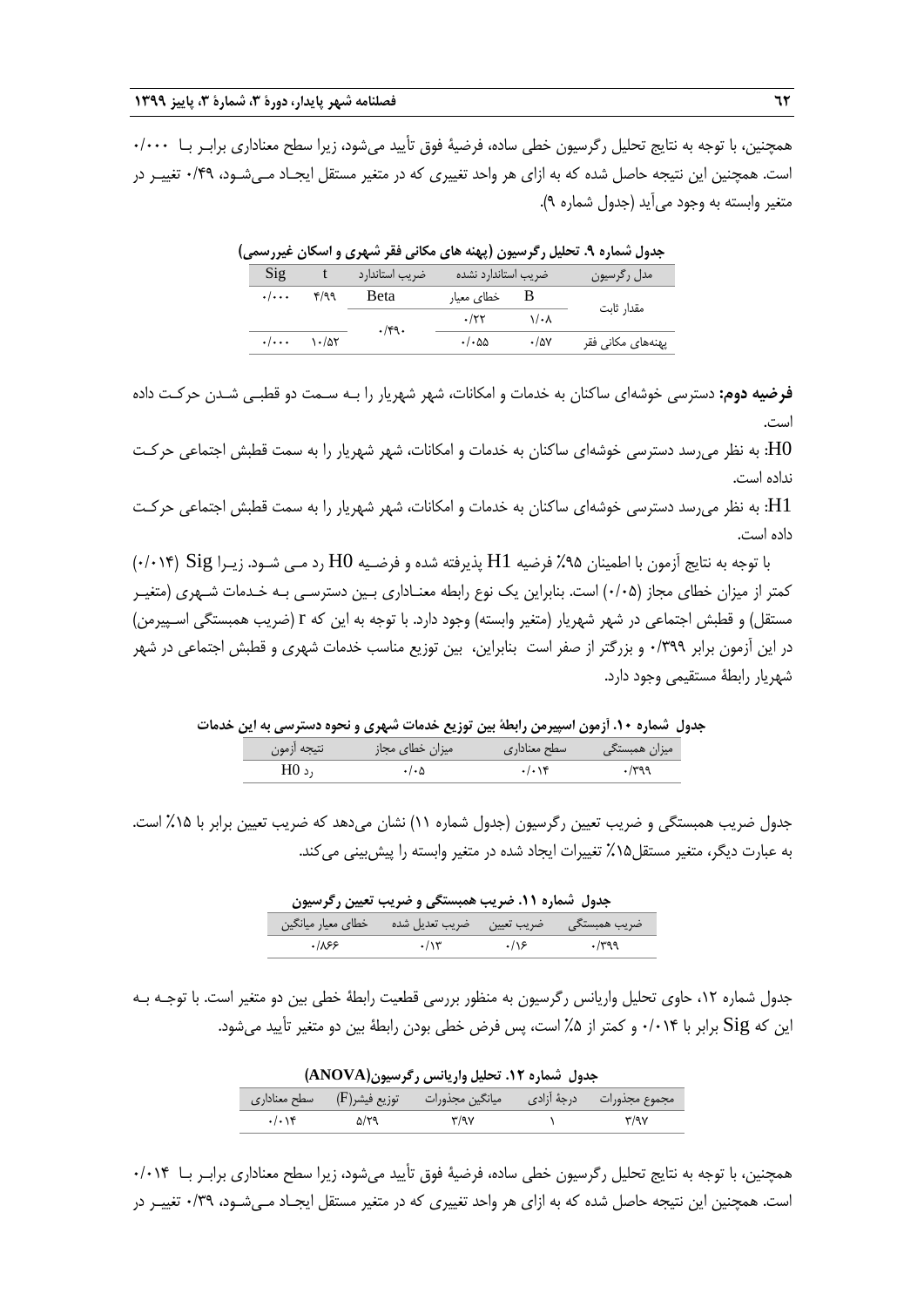متغیر وابسته به وجود میآید )جدول شماره 13(.

**جدول شماره .13 تحلیل رگرسیون رابطۀ بین توزیع خدمات شهری و نحوه دسترسی به این خدمات**

| $\mathrm{S1g}$ |                                          | ضریب استاندارد | ضريب استاندارد نشده |       | امدل رگرسیون      |  |
|----------------|------------------------------------------|----------------|---------------------|-------|-------------------|--|
| .117A          | ۰/۱۹۴                                    | <b>B</b> eta   | خطای معیار          |       | مقدار ثاىت        |  |
|                |                                          | .799           | .1951               | .118  |                   |  |
| .1.79          | $\mathbf{Y}/\mathbf{Y} \cdot \mathbf{V}$ |                | .755                | ۰/۵۵۹ | پهنههای مکانی فقر |  |

## **نتیجهگیری**

نتایج پژوهش حاضر نشانگر آن است که فقر بر کانون های جمعیتی سوم و چهارم شهر شهریار متمرکز شـده اسـت. بـه طوری که پهنههای فضایی فقر شهری بر شمال شرقی (محمدیه)، جنوب (بردآباد شمالی و بردآباد جنوبی، کهنز و آسـتانه جنوبی)، شرق (محمدآباد، کرشته،) و شمال غربی (فرزانگان، مـریم شـمالی) و مرکـز (شـهرک اداری، سـینک، باغسـتان شرقی، باغستان غربی، معین الملک، فرهنگ، طالقانی) و جنوب شرقی (شاهچای جنوبی، دینارآباد) شهر شـهریار منطبـق شده است. در واقع فقر بر بافت های حاشیهای و مرکزی شهر شهریار متمرکز شده است. همچنین، بر اساس آزمونهـای آماری فرضیۀ انطباق پهنههای مکانی فقر شهری بر کانونهای سوم )شهریار( و چهارم )بردآباد شـمالی و جنـوبی( شـهر شهریار، تأیید میگردد. چرا که مقدار Sig( 0/00 )کمتر از میزان خطای مجاز )0/05( اسـت. افـزون بـر ایـن، از لحـاظ دسترسی به خدمات و امکانات نیز نوعی نابربری فضایی بین محلههای شهر شهریار شکل گرفته است. چنان چه محاسبۀ شاخصهای دسترسی شهروندان به خدمات نشاندهندة توزیع خوشهای امکانات در سطح محلههای این شهر است. نمره Z حاصل از میانگین نزدیکترین همسایه برای دسترسی به خدمات اضطراری )-4/76(، مراکز اداری )-4/83(، تأسیسات شهری و مراکز آموزشی )-7/3( اثبات کنندة این امر است. این وضعیت شهر شهریار را به سمت نوعی شکاف و گسسـت جغرافیایی سوق داده است. بنابراین نتایج پژوهش حاضر با یافتههای نیک پور و همکاران )1398(، اصغرپور و همکـاران )1397(، علوی و همکاران )1397(، موحد و همکاران )1396(، زبردست و رمضانی )1395(، روستایی و همکاران )1395( و جواهری و همکاران )1393( منطبق است. چنان چه فرضیۀ تأثیر دسترسی خوشهای ساکنان به خـدمات و امکانـات بـر پیدایش قطبش اجتماعی در شهر شهریار تأیید شده است. به گونهای که مقدار Sig( 0/014 )کمتر از میزان خطای مجاز )0/05( و ضریب همبستگی اسپیرمن برابر 0/399 و بزرگتر از صفر است. یافتههای پژوهش حاضر بـا نظریـۀ ویلسـون (۱۹۸۷) و کوک و همکاران (۲۰۱۳) منطبق است. چرا که تسلط خدماتمحوری در کلانِ شـهر تهـران، موجـب پیـدایش مشاغل خدماتی با دستمزدپایین شده است. از آنجا که کارکنان این گونه مشاغل، تـوان پرداخـت هزینـههـای زیسـت و معیشت در شهر تهران را ندارند، بنابراین به سمت مناطق پیرامونی و بـه خصـوص حاشـیههـای ارزان قیمـت شـهرهای اطراف تهران هدایت میشوند. در نتیجه نوعی ناهمخوانی فضایی را در سطح شهرهای پیرامون تهران پدید میآورنـد. در واقع، آنها به حاشیه و لبه سیستم رانده میشوند. به طوری که این گونه ساکنان هیچ گونه مشارکتی در روند برنامهریزی، سیاستگذاری و اجرای پروژههای شهری ندارند و بنابراین از این لحاظ مصداق نظریۀ طـرد اجتمـاعی هسـتند. پـژوهش حاضر نسبت به سایر پژوهش ها، عالوه بر توجه به انطباق پهنههای فقیر و فرسوده بـه جنبـه دسترسـی بـه امکانـات و خدمات شهری و قطبش اجتماعی نیز توجه کرده است. بر این اساس مهمترین پیشنهادات پژوهش حاضر عبارتند از:

- اولویت دادن به گسترش حملونقل همگانی به خصوص در بخشهای حاشیهنشین شهر،
- اجرای کمربند سبز برای کنترل توسعه غیرنظاممند شهر و استفاده از فضاهای درونی شـهر نظیـر اراضـی متروکـه، فرسوده و زمینهای خالی،
	- گسترش خدمات پایهای نظیر کتابخانه، درمانگاه، فضای سبز، مدارس و امکانات فرهنگی در پهنههای فقیرنشین،
- توانمندسازی اقتصادی ساکنان از راه ایجاد صندوق وام و پسانداز محلی، آموزش مهـارتهـای شـغلی، حمایـت از کارگاههای تولیدی کوچک و متوسط و بهرهگیری از ظرفیت مشاغل خانگی(بخصوص زنان)،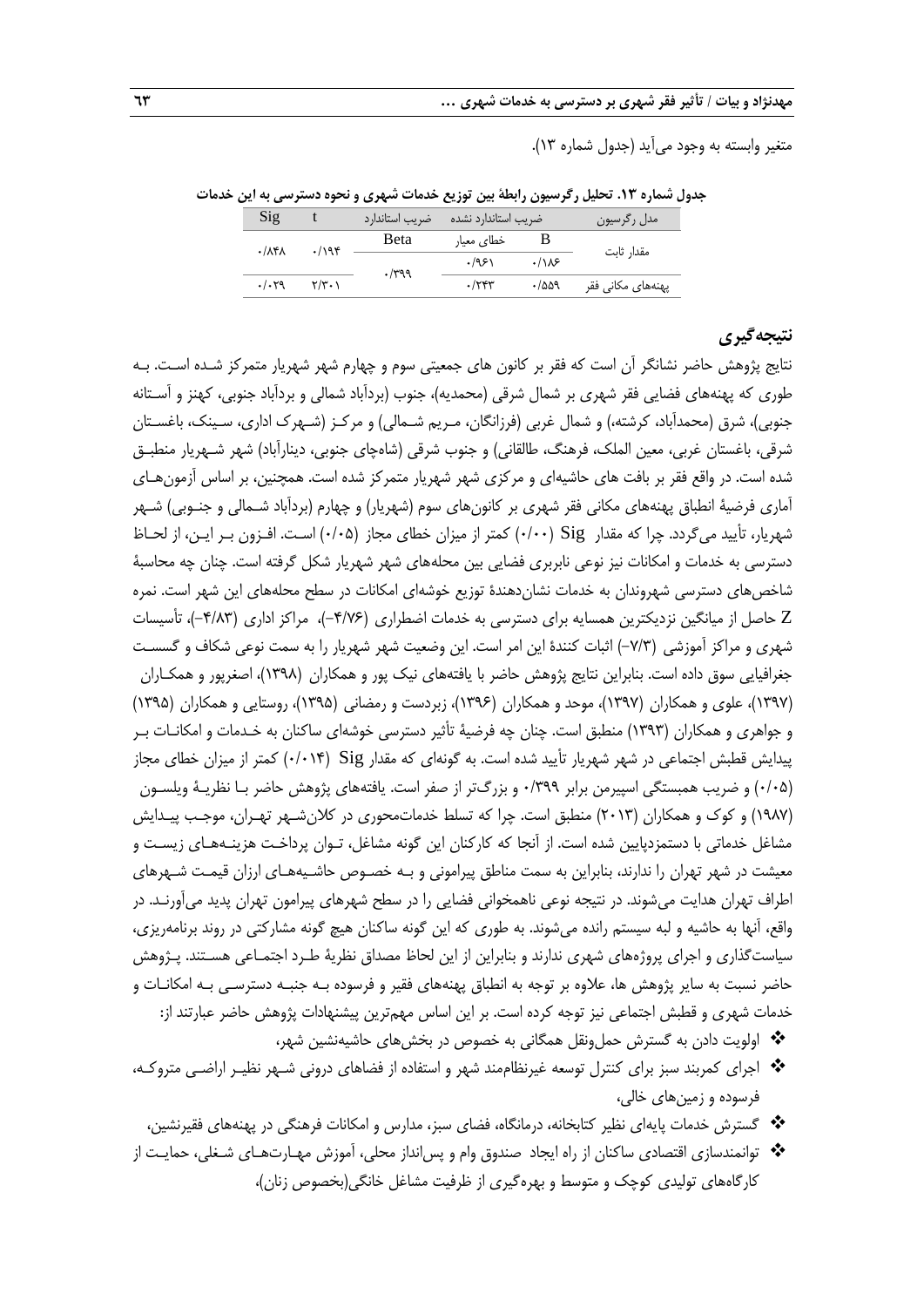- تعیین تکلیف وضعیت اسناد واحدهای مسکونی جهت تحقق امنیت حق تصرف و افزایش احساس تعلق به مکان در بین ساکنان،
	- ایجاد مراکز محلههای مدیریت بحران بخصوص در برابر زلزله و آموزش نیروهای محلی.

## **تقدیر و تشکر**

بنا به اظهار نویسنده مسئول، این مقاله حامی مالی نداشته است.

## **منابع**

- ۱) اصغرپور،کسری؛ خانلو، نسیم؛ زیاری،کرامت الله؛ شالی امینی، وحید (۱۳۹۷) تحلیل فضایی فقر شهری در جهـت رسـیدن بـه عدالت اجتماعی (مطالعه موردی: محله دزاشیب منطقه یک شهرداری تهران)، فصلنامه پژوهش،های اخلاقی، سـال ۹، شـماره ،33 صص.  $75 - 17$ .
- 2( پورترکارونی، محمد و شارع پور، محمود )1399( فقر شهری در ایران؛ فراتحلیـل و یـک مـرور نظاممنـد، فصـلنامه مطالعـات ساختار و کارکرد شهر، سال ۷، شماره ۲۲، صص. ۷۹-۶۱
- 3( جواهری، حسن؛ حاتمینژاد، حسین؛ زیاری، کرامت اهلل؛ پوراحمد، احمد )1393( رویکرد فازی و پهنهبندی فقـر چندبعـدی در فضاهای شهری (نمونه موردی: شهر کامیاران)، فصلنامه برنامهریزی منطقهای، سال ۴، شماره ۱۳، صص. ۳۰-۱۳.
- 4( روستایی، شهریور؛ رحمتی، خسرو؛ شیخی، عبداهلل )1395( توزیع فضایی و پهنهبندی فقر شهری بر پایه مولفههای اجتمـاعی، اقتصادی و کالبدی (مطالعه موردی: شهر میاندوآب)، فصلنامه جغرافیا و برنامهریزی شهری، سال ۸، شـماره ۳۰، صـص. ۶۴– .43
- 5( زبردست، اسفندیار و رمضانی، راضیه )1395( سنجش فقر شهری و ارتباط آن با دسترسی به خدمات شهری در شـهر قـزوین، نشریه هنرهای زیبا-معماری و شهرسازی، سال ،21 شماره ،2 صص. .45-54
- 6( عباسی لیوسی، زهرا؛ امانپور، سعید؛ صفاییپور، مسعود )1397( برنامهریزی راهبردی به منظور توانمندسـازی سـکونتگاههـای غیررسمی(مطالعه موردی: شهرک پیام نور دزفول)، فصلنامه شهر پایدار، سال ۱، شمارل ۴، صص. ۱۰۷–۸۹.
- 7( علوی، سید علی؛ شاکری منصور، الهه؛ گروسی، علیرضا )1397( سنجش توزیع فضایی فقر شهری بـا اسـتفاده از مـدل هـای تصمیم گیری در GIS مطالعه موردی: مناطق 12 گانه شهر بابل، مجله علوم جغرافیایی، سال ،14 شمارة ،28 صـص. -197  $\Lambda$
- 8( محمدی حمیدی، سمیه؛ احدنژادروشتی، محسن؛ موسوی، میرنجف )1395( دسترسی به خدمات عمومی شهری با تاکیـد بـر رویکرد عدالت اجتماعی در شهر با استفاده از  $\rm{GIS}$  (نمونهی موردی: خدمات آموزشی مقطع راهنمایی شـهرمیاندوآب)، مجلـه آمایش جغرافیایی فضا، سال ۶، شماره ۲۱، صص. ۱۴۰-۱۲۵.
- 9( ملک افضلی، علی اصغر؛ کالنتری، میترا؛ بهارستانی، شیوا )1397( بررسی شاخصههای توسعه پایـدار در محلـههـای حاشـیه- نشین(مطالعه موردی: محله قلعه کامکار قم)، فصلنامه شهر پایدار، سال ۱، شماره ۰, صص. ۹۴-۸۱.
- 10( موحد، علی؛ ولینوری، سامان؛ حاتمینژاد، حسین؛ زنگانه، احمد؛ کمانرودی کجوری، موسی )1395( تحلیل فضایی فقر شهری در کلان شهر تهران. فصلنامه اقتصاد و مدیریت شهری، سال ۴، شماره ۱۵، صص.۳۶-۱۹.
- ١١) مهدنژاد، حافظ و پرهیز، فریاد (١٣٩۶) تعیین پهنههای مکانی فقر شهری از لحاظ شاخص های اقتصادی (مورد مطالعه: منطقه ۱۲ کلانشهر تهران)، سومین همایش بینالمللی افق های نوین در مهندسی عمران، معماری و شهرسازی، تهران، انجمن افـق نوین علم و فناوری، تهران، صص. ۴۲-۵۶.
- 12( مهدنژاد، حافظ؛ زنگانه، احمد؛ سعیدی رضوانی، نوید )1399( تحلیل همپوشانی پهنه بنـدی مکـانی فقـر و بافـت فرسـوده در فضاهای پیرا کلان شهری تهران، مجله توسعه فضاهای پیراشهری، سال ۲، شماره ۳، صص. ۱۹۲–۱۷۵.
- 13( وزارت راه و شهرسازی )1397( شناسایی محدوده های بافت فرسوده شهر شهریار، مهندسان مشاور باونـد، سـازمان نوسـازی شهرداری شهریار.
- 14) Awinia-Mushi, Christopher. (2013) Examining Urban Poverty, Inequalities and Human Capability Development in the Context of Adjustment: The Case of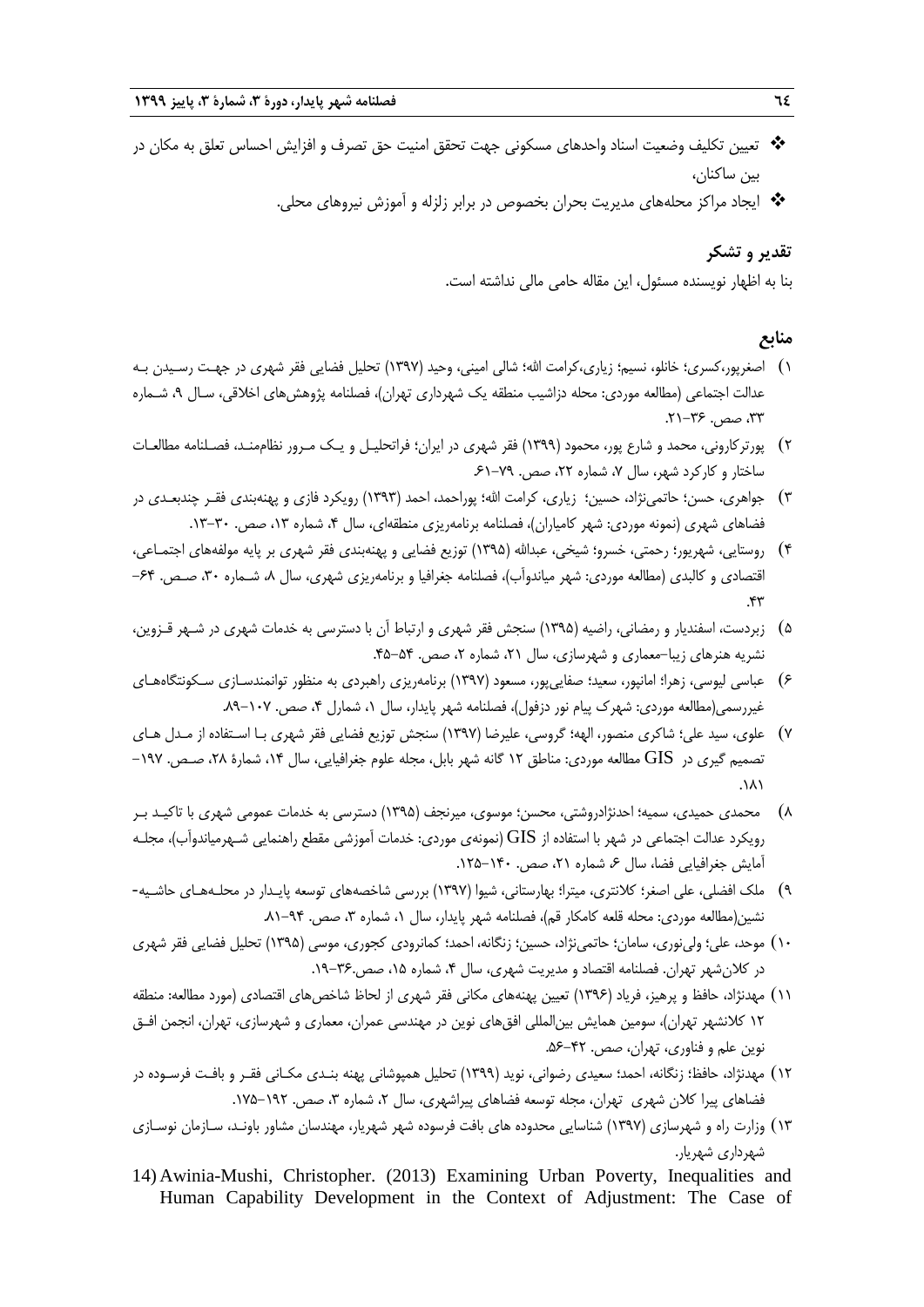Vingunguti and Buguruni Settlements, Dar-es-Salaam. Phd thesis, Dar-es-Salaam, the Open University of Tanzania, Tanzania.

- 15)Bradshaw, Ted K. (2006) Theories of Poverty and Anti-Poverty Programs in Community Development, Journal Community Development, Vol.38, No.1, pp.7- 25.
- 16)Carter, Becky. (2015) Political economy constraints for urban development, GSDRC, Applied Knowledge Service, Helpdesk Research Report.
- 17) Ejumudo, Kelly Bryan Ovie. & Ejuvwekpokpo, Stephen. (2013) The Political Economy of Poverty Eradication in Nigeria: The Perilous and Tortuous Journey for Mdgs, Public Policy and Administration Research, Vol.3, No.4, pp.65-74.
- 18) European Commision. (2010) Combating poverty and social exclusion: A statistical portrait of the European Union 2010, ISSN 1830-7906, and Luxembourg: Publications Office of the European Union.
- 19) Gough, Ian. (1997) Social aspects of the European model and its economic consequences. In: Beck, W., van de Maesen, L. and Walker, A. (Eds.). The Social Quality of Europe. The Hague: Kluwer Law International.
- 20) Gustafsson, Björn. & Sai, Ding .(2020) Growing into Relative Income Poverty: Urban China, 1988–2013, Social Indicators Research, Vol.14, No.1, pp.73-94.
- 21)Jehoel-Gijsbers, Gerda. & Vrooman, Cok. (2007) Explaining Social Exclusion: A theoretical model tested in the Netherlands, The Netherlands Institute for Social Research/scp, The Hague, and July 2007.
- 22)Jencks, Christopher. (1996) Can we replace welfare with work? in m. R. Darby(ed), Reducing Poverty in America (pp. 69-81), Thousand Oaks: Sage.
- 23)Joshi, Rutul. (2014) Mobility practices of the urban poor in Ahmedabad (India). PhD, Faculty of Environment and Technology, University of the West of England, Bristol.
- 24)Joseph, Mark. & Chaskin, Robert. & Webber, Henry. (2007) The Theoretical Basis for Addressing Poverty Through Mixed Income Development, Urban Affairs Review, Vol.42, No.3, pp.369-409.
- 25) Koc, Aylin. & Ata, Ahmet Yılmaz. & Çirkin, Zeynep. (2013) Empirical Investigation on Globalization and Social Polarization: Cross Country Analysis, International Journal of Economics and Financial Issues, Vol.3, No.1, pp.206-213.
- 26) Krzysztofik, Robert. & Dymitrow, Mirek. & Grzelak-Kostulska, Elżbieta. & Biegańska, Jadwiga. (2017) Poverty and social exclusion: An alternative spatial explanation, Bulletin of Geography, Socio–economic Series, Vol.35, No.4, pp.45- 64.
- 27) Maher Hassan, Sherif. & Mahabir, Ron. (2018) Urban Slums and Fertility Rate Differentials, Population Review, Vol.57, No.2, pp.47-70.
- 28) Mawkhlieng, Donald. & Debbarma, Solomon. (2018) Conditions of urban slums and its quality of life in india: A Regional Analysis, Journal of Regional Development and Planning, Vol.7, No.1, pp.71-84.
- 29) Mcloughlin, Claire. (2014) Political economy analysis: topic guide (2nd Ed.). Birmingham, UK: GSDRC, University of Birmingham.
- 30) Moges, Abu Girma. (2013) Political Economy of Poverty Reduction, International Journal of African Development, Vol.1, No.1, pp.19-39.
- 31)Ravallion, Martin. & Chen, Shaohua. & Sangraula, Prem. (2007) New Evidence on the Urbanization of Global Poverty, Policy Research Working Paper WPS4199, Vol.7, No.1, pp.1-46.
- 32)Room, Graham. (1997) Social Quality in Europe: Perspectives on Social Exclusion, In Beck, W., van de Maesen, L. and Walker, A. (Eds.). The Social Quality of